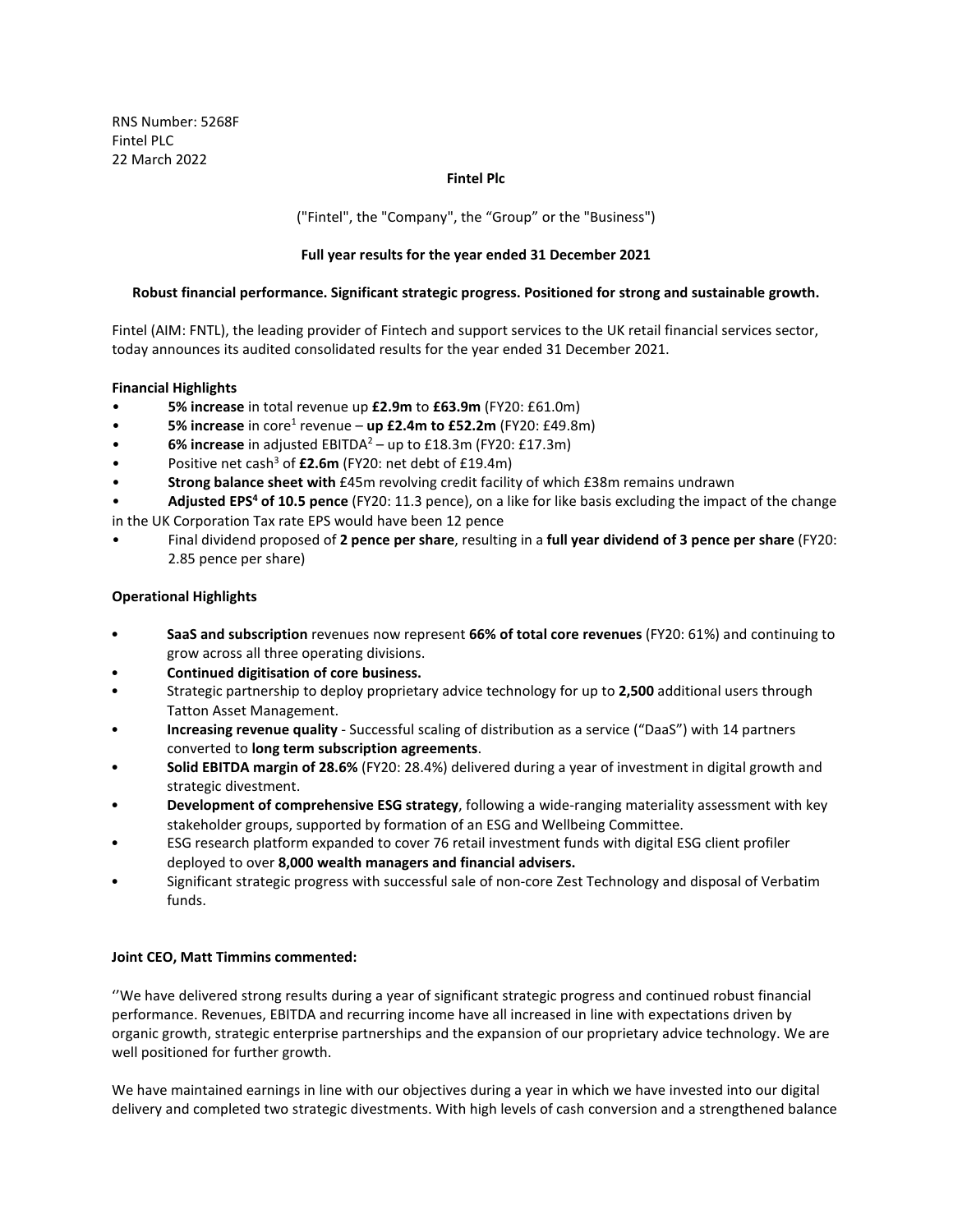sheet, we now have the financial agility to scale our unique Fintech and services platform and pursue further growth in quality revenues.

The rapid digitisation of our core business has significantly increased our quality of earnings, with SaaS and subscription revenues reaching 66% of total core revenue and continuing to grow across all three operating divisions.

We have developed a comprehensive and holistic ESG strategy, addressing stakeholder, industry and consumer needs which further strengthens our market position and purpose. Our central position in the market has enabled us to be a significant force in bringing ESG information to professional advisers and their clients.

We are very excited for the next stage of our journey as we continue to digitise and scale our service model, improve retail financial services, and inspire better outcomes for all.''

*1 Core business excludes revenues from Panel Management, Surveying and Employee Benefits software.*

*2 Adjusted EBITDA is earnings before interest, tax, depreciation, amortisation, share option charges and exceptional operating costs.*

*3 Net cash position excludes any adjustment under IFRS16 "Lease Accounting" and compares gross cash balances to gross borrowings under the Group's £45m Revolving Credit Facility.*

*4 Adjusted earnings per share is calculated as adjusted profit after tax attributable to owners of the Company, which excludes operating exceptional costs and amortization of intangible assets arising on acquisition, divided by the average number of Ordinary Shares in issue for the period.*

#### **For further information, please contact:**

| Fintel plc<br>Matt Timmins (Joint Chief Executive Officer)<br>Neil Stevens (Joint Chief Executive Officer)<br>David Thompson (Chief Financial Officer) | via Instinctif Partners                       |
|--------------------------------------------------------------------------------------------------------------------------------------------------------|-----------------------------------------------|
| <b>Zeus (Nominated Adviser and Joint Broker)</b><br><b>Martin Green</b><br>Dan Bate                                                                    | +44 (0) 20 3829 5000                          |
| <b>Investec Bank (Joint Broker)</b><br><b>Bruce Garrow</b><br>David Anderson<br>Harry Hargreaves                                                       | +44 (0) 20 7597 5970                          |
| <b>Instinctif Partners (Financial PR)</b><br>Mark Walter<br>Tim Linacre                                                                                | +44 (0) 20 7866 7887<br>fintel@instinctif.com |

#### **Notes to Editors**

Fintel is the UK's leading fintech and support services business, combining the largest provider of intermediary business support, SimplyBiz, and the leading research, ratings, and Fintech business, Defaqto.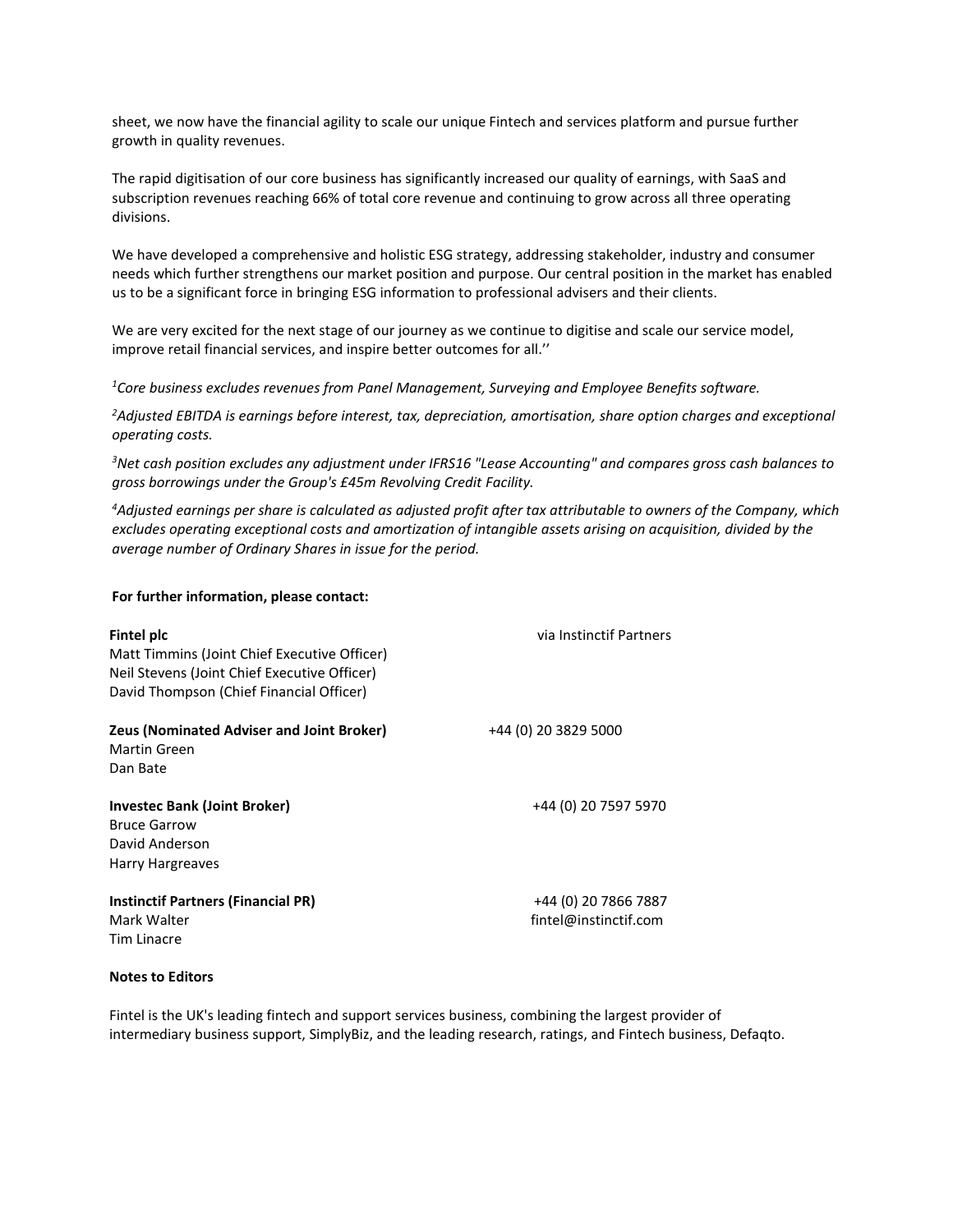Fintel provides technology, compliance and regulatory support to thousands of intermediary businesses, data and targeted distribution services to hundreds of product providers and empowers millions of consumers to make better informed financial decisions. We serve our customers through three core divisions:

The Intermediary Services division provides technology, compliance, and regulatory support to thousands of intermediary businesses through a comprehensive membership model. Members include directly authorised IFAs, Wealth Managers and Mortgage Brokers.

The Distribution Channels division delivers market Insight & analysis and targeted distribution strategies to financial institutions and product providers. Clients include major Life & Pension companies, Investment Houses, Banks and Building Societies.

The Fintech and Research division (Defaqto) provides market leading software, financial information and product research to product providers and intermediaries. Defaqto also provides product ratings (Star Ratings) on thousands of financial products. Financial products are expertly reviewed by the Defaqto research team and are compared and rated based on their underlying features & benefits. Defaqto ratings help consumers compare and buy financial products with confidence.

For more information about Fintel, please visit the website: [www.wearefintel.com](http://www.wearefintel.com/)

# **Analyst Presentation**

An analyst briefing is being held at 9:30am on 22 March 2022 via an online video conference facility. To register your attendance, please contact [fintel@instinctif.com.](mailto:fintel@instinctif.com)

# **JOINT CHIEF EXECUTIVES' STATEMENT**

We have delivered strong results during a year of significant strategic progress and continued robust financial performance. We are a stronger organisation with a strengthened purpose through our commitment to ESG. Total revenue growth has been delivered ahead of prior expectations as non-core surveying bounced back in 2021, up £2.9m to £63.9m (FY20: £61.0m), adjusted EBITDA increased by 5.8% (FY21: £18.3m; FY20: £17.3m) and adjusted EBITDA margin has also increased to 28.6% (FY20: 28.4%).

### **Strategic Delivery**

The Fintel strategic plan drives three key medium-term performance objectives for our Business:

- core revenue growth between 5% and 7% annually;
- core EBITDA margin target of between 35% and 40%; and
- core earnings quality with percentage of SaaS and subscription income between 70% and 80%.

### **Revenue Growth**

Total revenue increased by 5% during the year (FY21: £63.9m; FY20: £61.0m). Adjusting for the impact of the two disposals in 2021, total revenue grew by 9%, accelerated by our non-core panel management and surveying business recovering from the downturn caused by COVID-19 restrictions in 2020.

We have set out our medium-term objective for core business revenue growth at 5-7% annually during the period 2021 to 2024. Continued digitisation of our core business brought us to the starting point for this objective in 2021, delivering 5% core business revenue growth (FY21: £52.2m; FY20: £49.8m).

Our resilient, high quality revenue streams continue to reflect the quality of our customer base.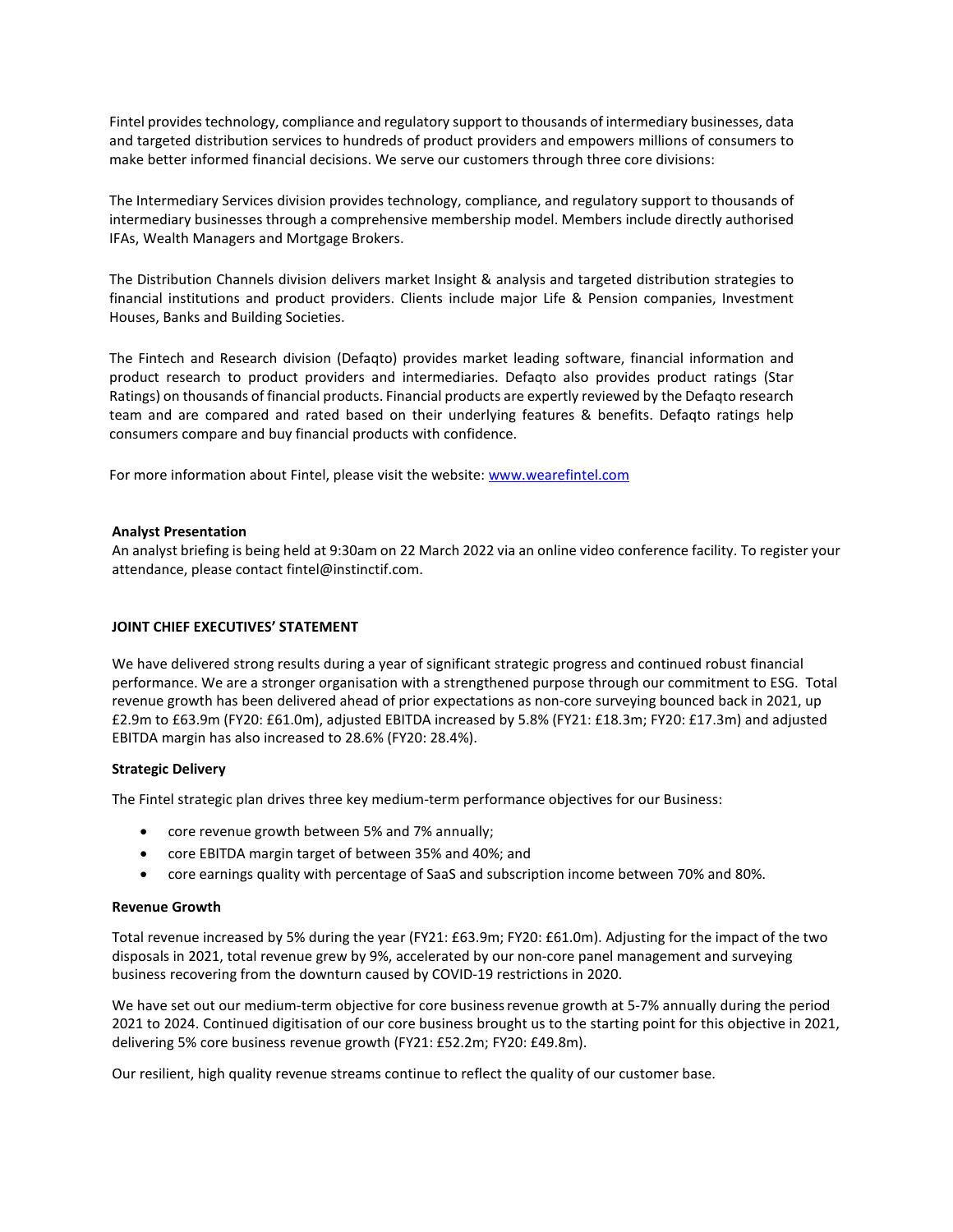| <b>Division</b> | Intermediary Services               | <b>Distribution Channels</b>              | Fintech and Research |
|-----------------|-------------------------------------|-------------------------------------------|----------------------|
| Revenue share   | £24m (38%)                          | £23.1m (36%)                              | £16.8m (26%)         |
|                 | Revenue streams Membership services | Marketing services                        | Fintech software     |
|                 |                                     | revenues                                  | solutions            |
|                 | <b>Additional services</b>          | Distribution as a service Research - risk |                      |
|                 |                                     | ("Daas")                                  | mappings, fund       |
|                 |                                     |                                           | reviews and rating   |
|                 |                                     |                                           | services             |
|                 | Software                            | Commission revenues                       |                      |
|                 | licence income                      |                                           |                      |
|                 |                                     | Valuation services*                       |                      |

Note: \*Non-core revenue stream

# **EBITDA Margin**

Fintel's adjusted EBITDA margin grew to 28.6% (FY20: 28.4%) during 2021.

Our core business delivered adjusted EBITDA margin of 32.7% (FY20: 31.0%), making strong progress towards our 35-40% medium-term margin objective. Margin was slightly increased year-on-year due to continued growth in software licence sales.

# **Earnings Quality**

Fintel's SaaS and subscription revenues accounted for 56.3% of total revenue, however, when adjusted for the impact of the disposals, this increases to 64.2%, highlighting the strategic alignment of the transactions.

Significant progress has been made in improving our quality of earnings in our core business. SaaS and subscription revenue, as a proportion of core revenue increased to 65.7% (FY20: 60.8%), in line with our medium-term objective of reaching 70-80%.

Our growing Saas and subscription revenues have been driven by improvements in software sales in our Intermediary Services division. Distribution Channels division transitioned 14 customers from annual rolling marketing services agreements to multi-year subscription agreements via the launch of distribution as a service ("DaaS"). This service has now been taken up by a total of 20 partners. The strategic disposal of Verbatim led to the creation of a new strategic partnership to deploy proprietary advice technology for up to 2,500 additional users through Tatton Asset Management, further strengthening our SaaS and subscription revenues.

# **Growth opportunity**

The UK's retail financial services market is an open, independent and competitive market that delivers choice and value to consumers. It is also complex, with thousands of products to choose from, delivered by hundreds of providers, through thousands of intermediaries. At Fintel, our role is to connect and enable the market, simplifying complexity and delivering better outcomes.

We believe our unique proprietary financial data and market insights are key to improving outcomes in retail financial services. Using our information and insights on product features, selection processes, and buyer behaviour, product providers are able to build better products, advisers make better recommendations and consumers make better informed decisions. We are uniquely positioned to provide robust, real-time, and insightful data on key areas of the industry and we see substantial opportunity to further expand our data services.

In addition, in an increasingly digital world, most individuals who interact with the industry want to do so in a frictionless way, supported by software services that reduce complexity. We have considerable experience of software delivery to the retail financial services market, including through internal development and deployment. In 2021 we deployed our new beta DaaS product provider platform and additional modules on our intermediary platform, CENTRA. We will continue to invest in this area to ensure we continue to meet the demands for products and help the industry evolve to its greatest potential.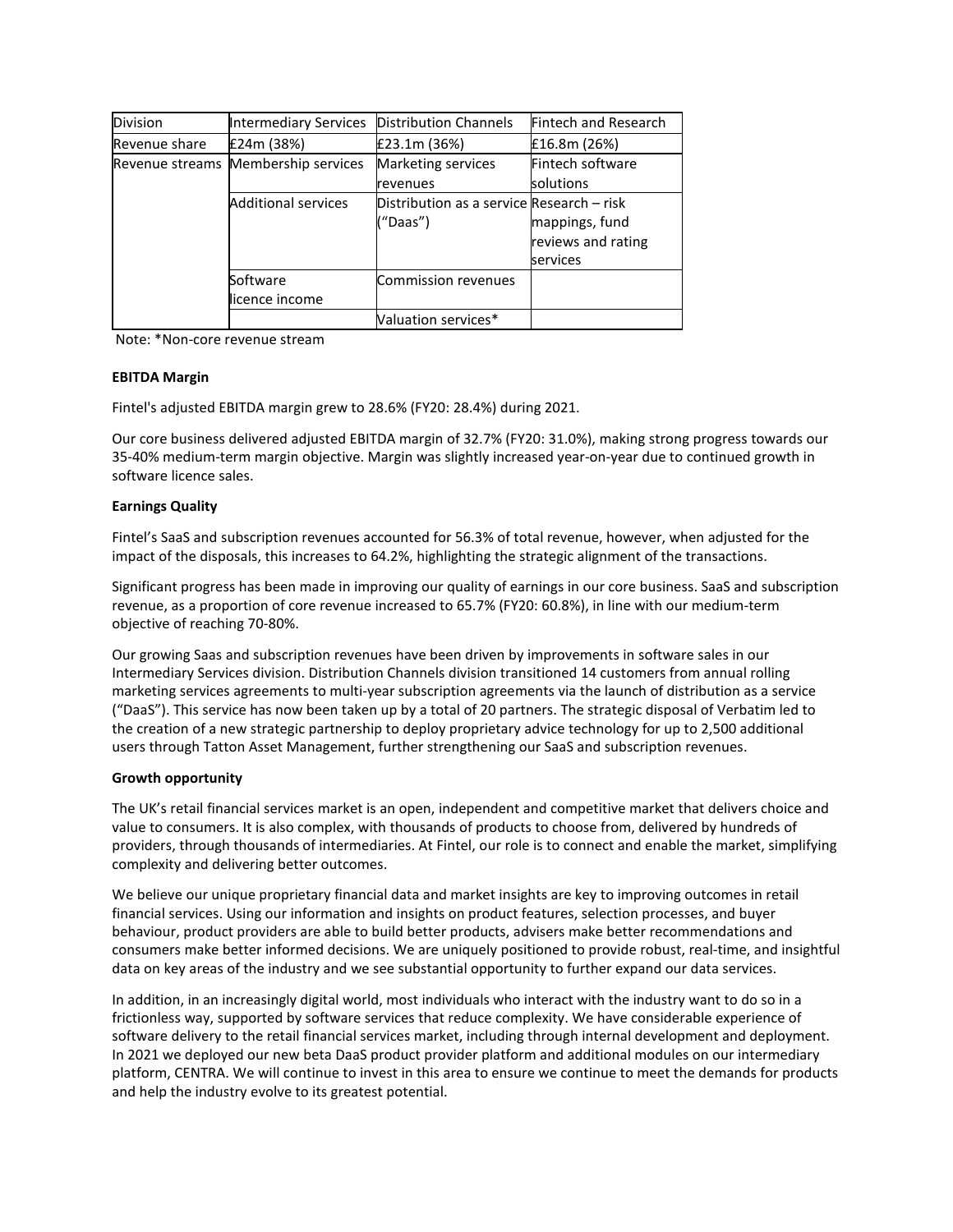Our strengthened balance sheet and positive cash position mean we are well positioned to make strategic investments both in terms of internal developments and through strategically aligned acquisitions. Our focus in the year ahead will see further investments made into Fintel's customer relationship management platforms ("CRM") to support our data and digitisation objectives. A new enterprise resource planning system ("ERP") will drive optimal operational performance at Fintel. We will also continue to digitise and develop our client facing services and systems helping the market meet the evolving needs of the end consumer. Externally we maintain an active acquisition pipeline of target businesses. With a proven ability to attract and integrate businesses through a robust acquisition approach, we are well placed to welcome further businesses to Fintel.

# **Value generation**

Our recurring revenues, combined with the efficiency of our Business, ensure we can sustainably create and maintain the financial, technology and skills capacity to advance our objectives. Reinvestment in our people and our digital platforms is key and we remain focused on advancing in areas where we have a proven capability and long-standing relationships with our customers. Adjusted EPS performance remained in line with expectations at 10.5 pence per share (FY20: 11.3 pence per share). The reduction against the prior year is as a direct result of the one-off impact of the change in UK Corporation Tax rates from 19% to 25%. Excluding this one-off impact, the adjusted EPS would have been 12 pence per share on a like-for-like basis.

# **Strategic priorities**

Our immediate priorities are to leverage our unique end-to-end platform, to extend our data services and to efficiently deploy capital to make strategic and value accretive investments. Organic growth is expected to be driven by positive market dynamics, driving further increases in average revenue per customer, further conversions to our DaaS model and increased digitisation of our core services. These activities are also key to deliver our medium-term objectives to further improve our margin and underlying quality of earnings. This will be achieved whilst also delivering core operational developments to our CRM and ERP systems.

In addition, the strength of our balance sheet, and net positive cash position mean we will continue to actively seek out strategic acquisitions to deliver further value to our shareholders.

### **Ensuring better outcomes**

In 2021 we pioneered the development of a comprehensive ESG strategy, following a wide-ranging and allinclusive materiality assessment with key stakeholder groups. We have put in place a robust governance structure including our newly established ESG and Wellbeing Committee, which monitors the delivery of our ESG and Wellbeing action plan. Our central position in the market has enabled us to be a significant force in bringing ESG information to professional advisers and their clients.

### **Our people**

We have invested during the year to ensure we have the right systems and support in place, enabling our people to deliver their best. We introduced our Peakon engagement tool which routinely assesses our performance in the areas our people care about the most, launched new flexible and family friendly working policies and further strengthened our wellbeing programme. 2022 is set to deliver further investment in our people as we launch our flexible benefit initiatives, develop our employee ownership strategy and further strengthen our engagement activities.

We have enjoyed the contributions of our new Board colleagues Imogen Joss and David Thompson during the year and the new skills and experience they bring. We would also like to recognise the contributions made by Gary Hughes during his time as Chair.

### **Outlook**

2022 has started positively. Trading has been strong and in line with the Board's expectations. We continue to make rapid progress on our strategic delivery and are confident that the Company is in a strong position for further growth.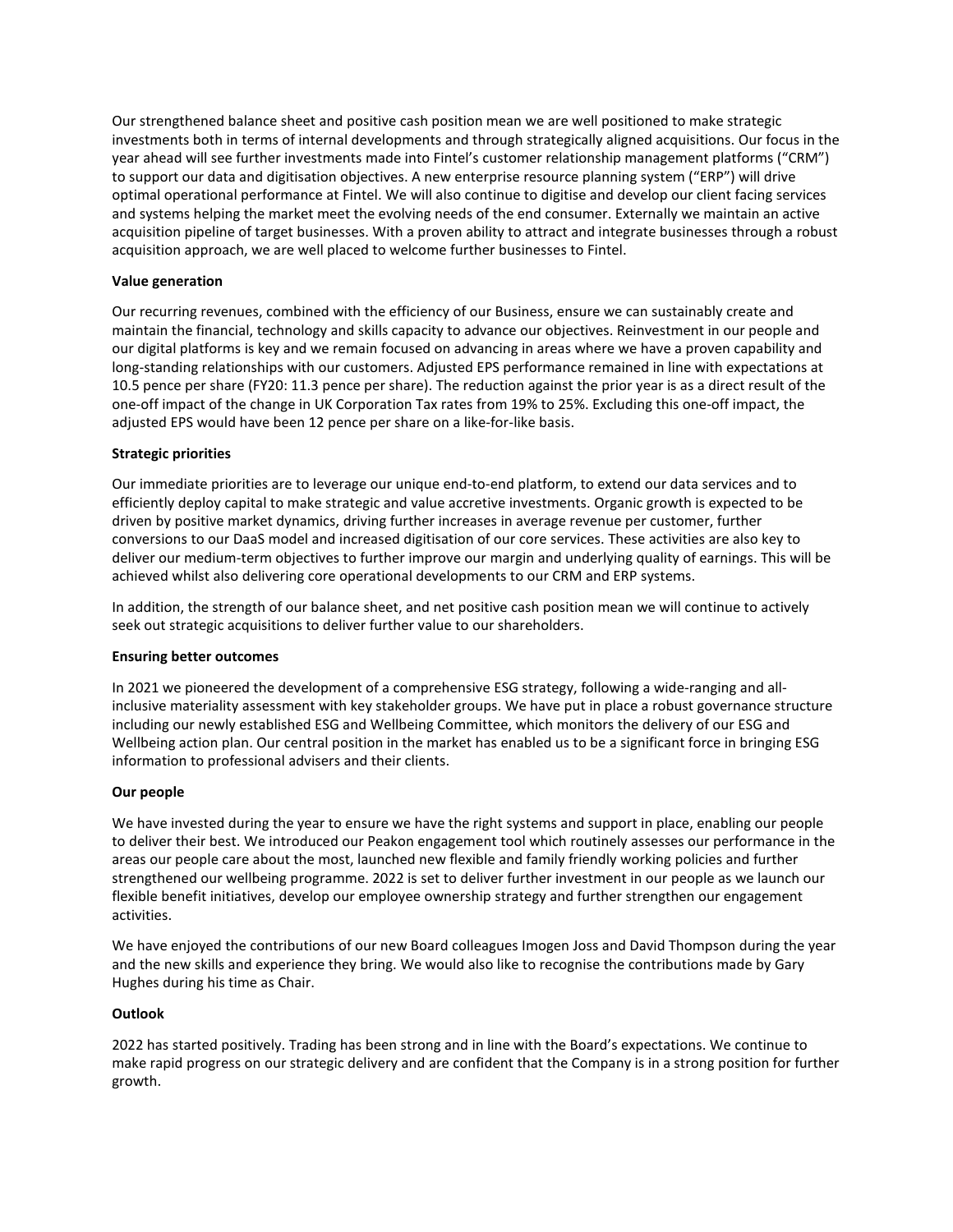World events including macro-economic pressures and geo-political concerns will continue to drive market volatility. With operations in the UK only, we are not directly impacted by the Russia-Ukraine conflict, but are monitoring ongoing economic developments closely. We remain dedicated to supporting our clients and partners in these difficult times and hope for a swift return to peace.

Our high quality recurring revenues and strengthened balance sheet mean that we are well positioned to create and maintain the financial, technology and skills capacity to deliver the tools, connectivity and insights our markets need, even more so in these uncertain times.

We are, as always, enormously grateful for the support from all our teams, our Board, and our customers. We firmly believe that our robust and resilient platform, unique market position and our insights and expertise will give us the opportunity to build an even greater business that has a positive impact on society and provides longterm value to all our stakeholders.

#### **Matt Timmins and Neil Stevens**

**Joint Chief Executive Officers**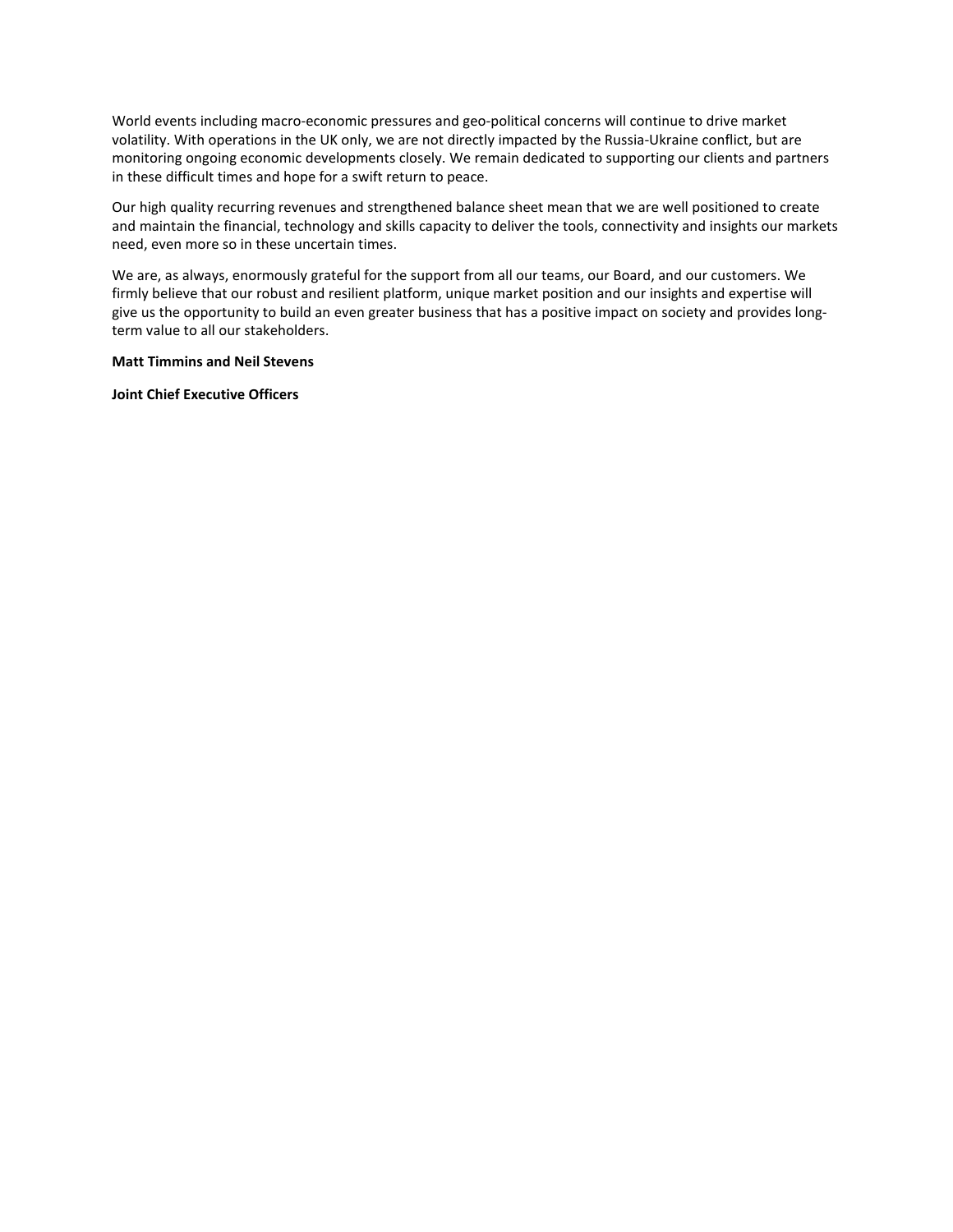# **FINANCIAL REVIEW**

|                                                      | Year ended 31<br><b>December</b><br>2021<br>£m | Year ended 31<br><b>December</b><br>2020<br>£m |
|------------------------------------------------------|------------------------------------------------|------------------------------------------------|
|                                                      |                                                |                                                |
| Group revenue                                        | 63.9                                           | 61.0                                           |
| Expenses                                             | (45.6)                                         | (43.7)                                         |
| <b>Adjusted EBITDA</b>                               | 18.3                                           | 17.3                                           |
| Adjusted EBITDA margin %                             | 28.6%                                          | 28.4%                                          |
|                                                      |                                                |                                                |
| Depreciation                                         | (0.3)                                          | (0.3)                                          |
| Depreciation of lease asset                          | (0.6)                                          | (0.8)                                          |
| Amortisation of development expenditure and software | (1.5)                                          | (1.1)                                          |
| <b>Adjusted EBIT</b>                                 | 15.9                                           | 15.1                                           |
|                                                      |                                                |                                                |
| Gain on sale of subsidiary                           | 4.3                                            |                                                |
| Gain on sale of operations                           | 3.5                                            |                                                |
| Operating costs of an exceptional nature             |                                                | (0.8)                                          |
| Share option charges                                 | (1.1)                                          | (0.9)                                          |
| Amortisation of other intangible assets              | (2.0)                                          | (2.0)                                          |
| Net finance costs                                    | (0.7)                                          | (1.2)                                          |
| <b>Profit before tax</b>                             | 19.9                                           | 10.2                                           |
| Taxation                                             | (4.3)                                          | (2.0)                                          |
| <b>Profit after tax</b>                              | 15.6                                           | 8.2                                            |
|                                                      |                                                |                                                |

| 10.5 <sub>p</sub> | 11.3p |
|-------------------|-------|
|                   |       |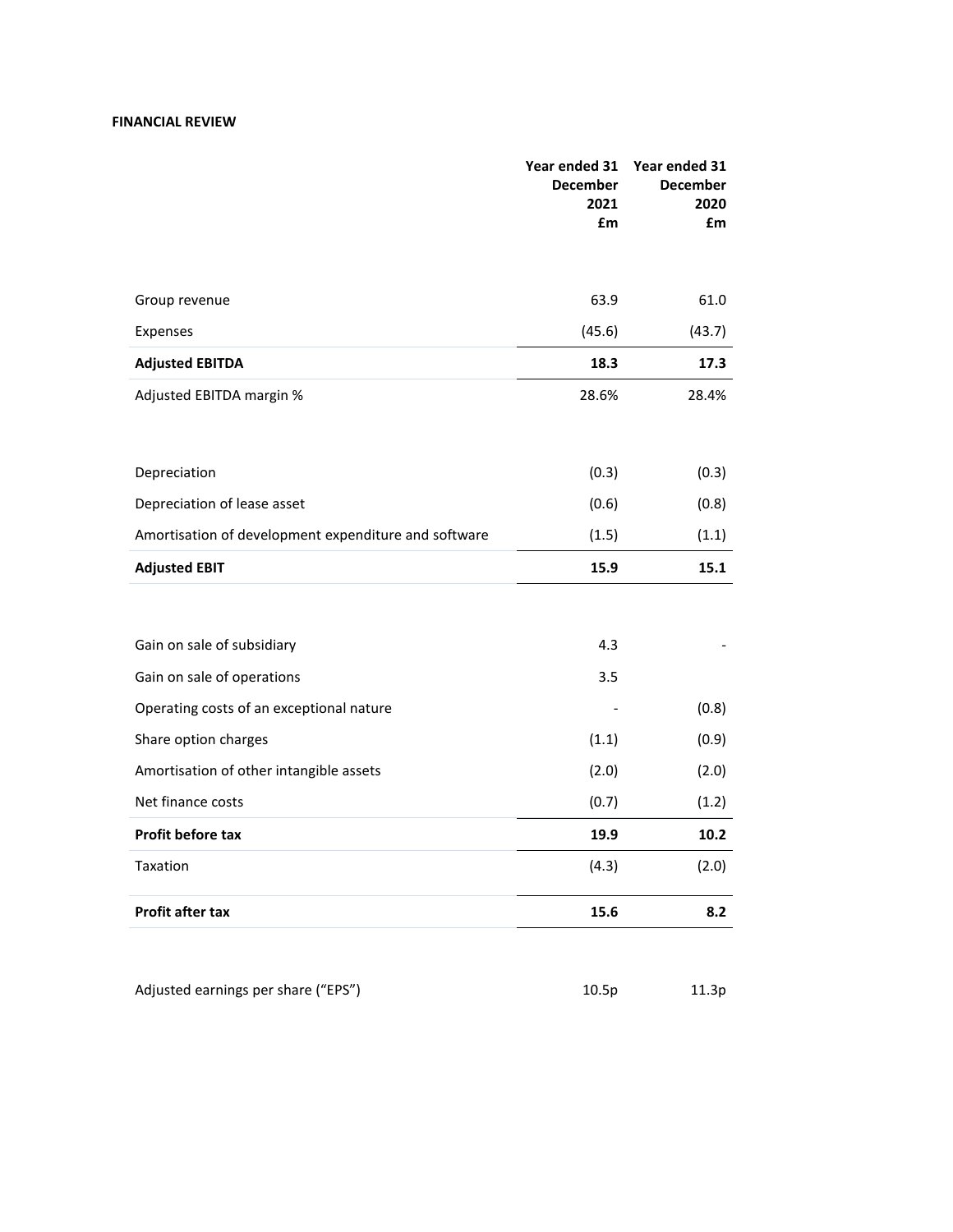### **Total revenue**

The Business has performed well in the current financial year, and has seen continued growth across all key areas. Total revenues have grown 5% to £63.9m (FY20: £61.0m). It is important to note revenues in 2020 compared well to 2019, showing a small decrease of 3% but importantly highlighting that the Business is extremely resilient to significant macro-economic factors due to our SaaS and subscription-based revenue model. As the wider UK economy recovered during 2021, we as a business further strengthened our position in our market and continued to grow, exceeding 2019 pre-pandemic levels and achieving record turnover.

Further underpinning the financial performance, was that total revenues for the full year on a like-for-like basis would have increased 9% year-on-year.

### **Divisional performance**

### *Intermediary Services*

Intermediary services revenue decreased 4% to £24.0m (FY20: £25.0m), however, the organic growth year-on-year was 5%.

Our Intermediary Services division provides compliance and business services to financial intermediary firms through a comprehensive membership model. Members, including financial advisers, mortgage advisers and wealth managers, are regulated by the FCA. The division also provided employee benefits software to consultants and employers prior to the disposal of Zest Technology.

In 2021 Intermediary Services division delivered:

- Average Revenue per Customer ("ARPC") of £7,026 (FY20: £6,729) an increase of 4%.
- Membership fee income increase to £10.9m (FY20: £10.7m) due to level customer numbers and fee increasing by 2%.
- Additional services income increase of 4% to £5.2m (FY20: £5.0m).
- Software licence income growth of 9% to £6.0m (FY20: £5.5m).
- Gross profit\* of £7.4m (FY20: £8.6m) with gross profit margin\*\* of 30.8% (FY20: 34.4%) reflects increased investment in our delivery platform.

Note: \* Gross profit is calculated as revenue less direct operating costs. Note \*\* Gross profit margin is calculated as gross profit as a percentage of revenue.

### *Distribution Channels*

Distribution Channels revenue increased by 12% to £23.1m (FY20: £20.7m).

The Distribution Channels division delivers data, distribution and marketing services to product providers.

In 2021 Distribution Channels division delivered:

• Marketing services revenues of £5.1m (FY20: £5.7m) reflecting full year of COVID-19 impact on physical events.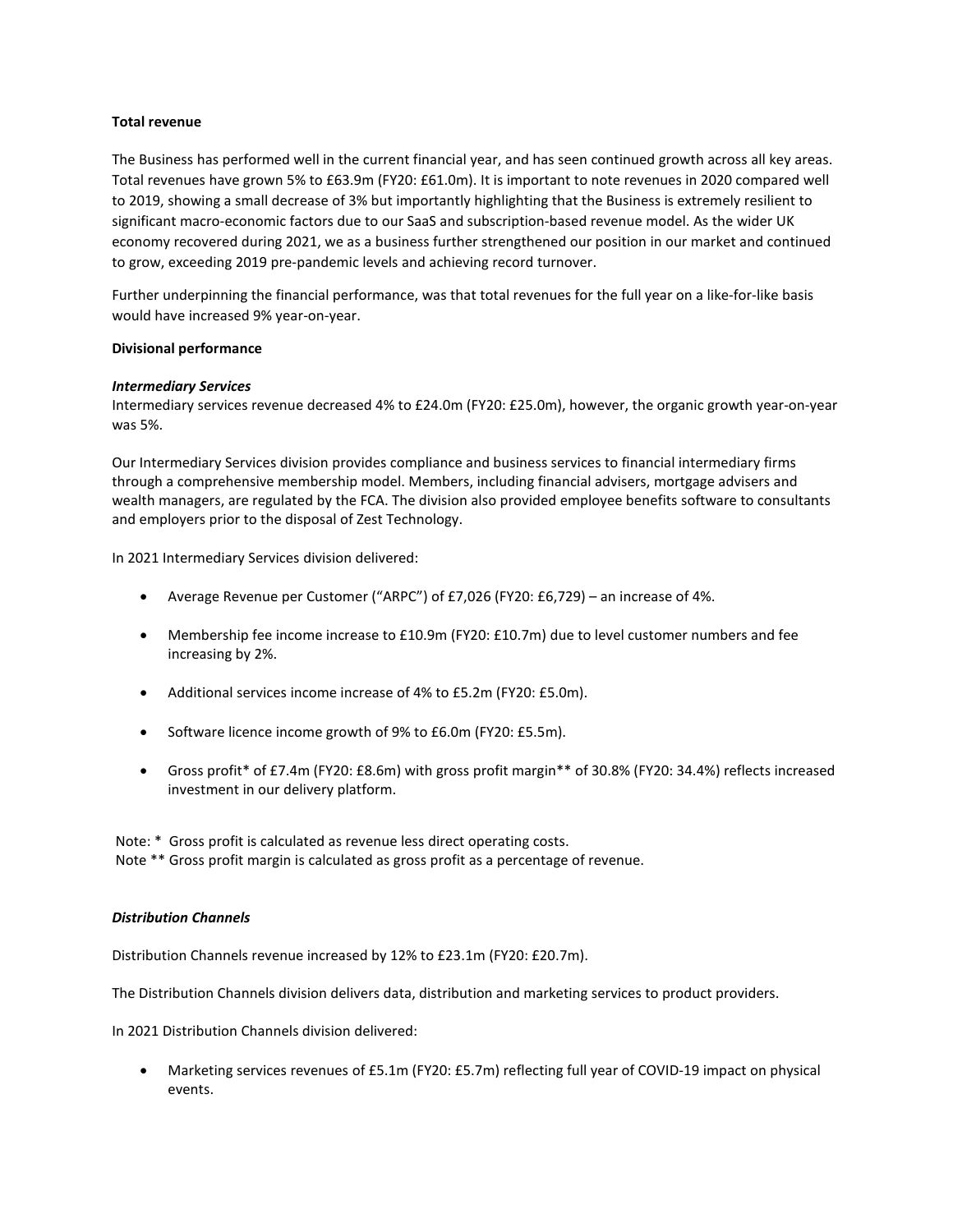- Core commission revenues of £8.3m (FY20: £7.9m), an increase of 5% mainly driven by mortgage market buoyancy against a strong lending performance in the year. Core commission revenues include Verbatim revenues of £1.7m to September 2021 being the date of the strategic disposal (FY20: £2.3m).
- Non-core panel management and valuation services revenues of £9.8m (FY20: £7.1m), also driven by the recovery of the mortgage market.
- Gross profit of £10.9m (FY20: £11.3m) with gross profit margin of 47.2% (FY20: 54.6%) reflecting increased activity in non-core surveying business.

# *Fintech and Research*

Fintech and Research revenues grew by 10% to £16.8m (FY20: £15.3m).

Fintech and Research comprises our Defaqto business. Defaqto provides market-leading software, financial information and product research to product providers and financial intermediaries.

Development of Fintech and Research capabilities:

- Enhancements to fintech adviser software with improved risk profiling functionality, launch of income drawdown solution and ESG fund selection filters.
- Expansion of risk mapping and ratings service with launch of new investment trust ratings
- Defaqto ESG research platform expanded to cover 76 retail investment funds and our Digital ESG Client Profiler has been deployed to over 8,000 wealth managers and financial advisers.

In 2021 Fintech and Research division delivered:

- Software revenue of £8.0m (FY20: £7.4m).
- Product Ratings revenue of £8.0m (FY20: £7.3m) was delivered.
- Other income of £0.8m (FY20: £0.4m) was delivered from consultancy and ad hoc work.
- Fintech and Research delivered a strong gross profit margin of 64.3% (FY20: 60.1%).

### **Profitability**

Our adjusted EBITDA has grown in line with revenue, achieving £18.3m (FY20: £17.3m), an increase of 5.8%.

The resulting adjusted EBITDA margin of 28.6% (FY20: 28.4%) compares well with prior periods as we continue to reinvest in the Business to build our platform for scalable, digitally driven growth.

Again it is pleasing to see that, in addition to year on year growth over 2020 and 2021, we are also inherently more profitable than 2019, the last full year before the global pandemic, despite continued investment in our operating platform throughout the current financial year.

Adjusted EBITDA margin is calculated as adjusted EBITDA (as defined in note 8), divided by revenue. Whilst adjusted EBITDA is not a statutory measure, the Board believes it is a highly useful measure of the underlying trade and operations, excluding one-off and non-cash items.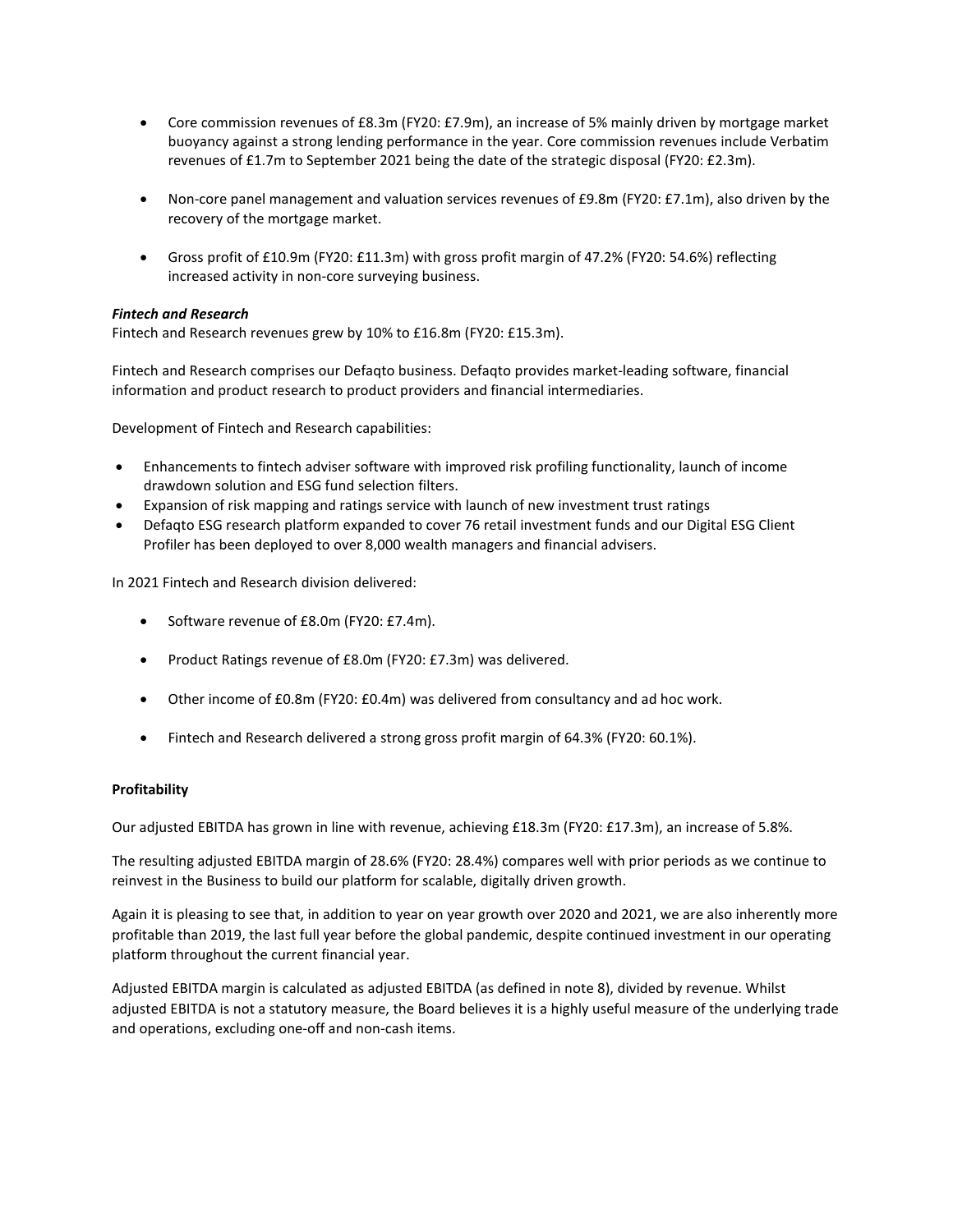### **Operating income / costs of an exceptional nature**

Exceptional income of £7.8m (FY20: exceptional net costs of £0.8m) relates entirely to transaction-related activity, being the strategic disposal of Zest Technology Limited and fund assets from operations within Simplybiz Investments Limited (formerly Verbatim Investments Limited). Reported exceptional income is net of transaction costs of £1.3m. No other costs have been treated as exceptional.

In the prior year exceptional operating costs in 2020 of £0.8m included £0.6m relating to the restructuring of the cost base in response to the impacts on the Business from the COVID-19 pandemic, and £0.2m of Executive loss of office costs.

# **Share-based payments**

Share-based payment charges of £1.1m (FY20: £0.9m) have been recognised in respect of the options in issue, including the new "Value Builder Plan" MIP scheme that was introduced for key management personnel during the year. The annualised run rate of that scheme with a three-year vesting period is £1.2m.

# **Financial income and expense**

Net finance expenses of £0.7m (FY20: £1.2m) relate to the utilisation of the Group's five-year revolving credit facility, which is not due for renewal till March 2024. Strong operating cash inflows and the proceeds from strategic divestment have allowed the Business to significantly reduce the gross debt level within the Group from £30m at the previous year end to £7m as at 31 December 2021. The interest cost on the drawn portion of the facility has reduced directly as a result.

### **Taxation**

The underlying tax charge of 26% for the year includes the significant one-off impact of the future change in 2023 of Corporation Tax rates in the UK from 19% to 25%. Excluding the effects of this, and prior year adjustments in respect of submission of R&D claims of £0.5m, our effective underlying tax rate would be 20%. As a significant UK corporation tax paying group, we settle our liability for corporation tax on a quarterly basis in advance, and have paid c.£1.8m in corporation taxes evenly throughout the year.

### **Earnings per share**

Earnings per share has been calculated based on the weighted average number of shares in issue in both periods. Adjusted earnings per share in the period amounted to 10.5 pence per share (2020: 11.3 pence per share). The reduction against the prior year is as a direct result of the one-off impact of the change in UK Corporation Tax rates from 19% to 25%. Excluding this one-off impact, the EPS would have been 12 pence per share on a like for like basis.

### **Dividend**

During the year the Company paid the final dividend in respect of FY20 of £2.8m, and an interim dividend in respect of FY21 of £1.0m. The Board is proposing a final dividend in respect of FY21 of 2.0 pence per share, payable on 7 June 2022, to shareholders on the register on 29 April 2022 with an ex-dividend date of 28 April 2022, subject to shareholder approval at the Company's annual general meeting.

# **Cash flow and closing net debt**

At 31 December 2021, the Company had net cash of £2.6m, compared to a net debt position of £19.4m at 31 December 2020. Net cash is calculated as borrowings less cash and cash equivalents and amortised arrangement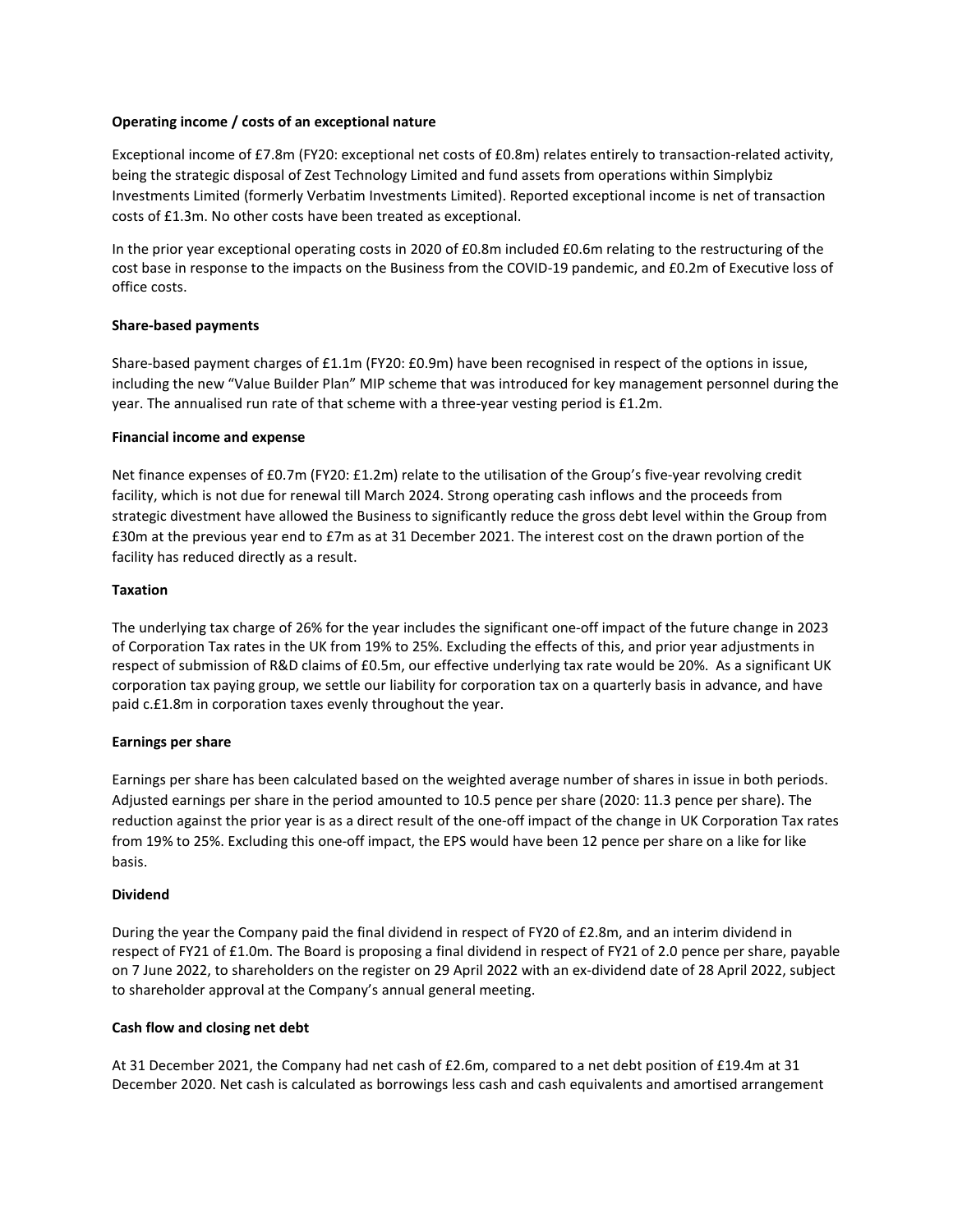fees. This represents a net cash to adjusted EBITDA ratio of 0.1 times (31 December 2020: net debt ratio of 1.1 times).

Underlying operating cash flow conversion was 116% (FY20: 114%), calculated as underlying cash flow from operations as a percentage of adjusted operating profit. Underlying cash flow from operations is calculated as adjusted operating profit, adjusted for changes in working capital, depreciation, amortisation, CAPEX and share based payments. A reconciliation of free cash flow and underlying cash flow conversion is provided in note 8 to the financial statements.

The Company's significant capitalised development expenditure and corporation tax payments impact the Company's cash generation.

Using underlying operating cash flow conversion, our three-year cash conversion is as follows:

2021: 116% 2020: 114 % 2019: 74 %

### **Accounting policies**

The Company's consolidated financial information has been prepared consistently in accordance with UK-adopted International Accounting Standards ("UK-adopted IAS"), in conformity with the requirements of the Companies Act 2006. No new accounting standards were adopted in the current financial year.

# **Going concern**

The Directors have undertaken a comprehensive assessment to consider the Company's ability to trade as a going concern for a period of 18 months. The Directors have robustly tested the going concern assumption in preparing these financial statements, taking into account the Group's strong liquidity position at 31 December 2021 and a number of severe but plausible downside scenarios, which collectively would be considered remote, and remain satisfied that the going concern basis of preparation in the financial statement is appropriate. On the basis of the Company's current and forecast profitability and cash flows, and the availability of committed funding, the Directors consider and have concluded that the Company will have adequate resources to continue in operational existence for at least the next 18 months. As a result, they continue to adopt a going concern basis in the preparation of the financial statements.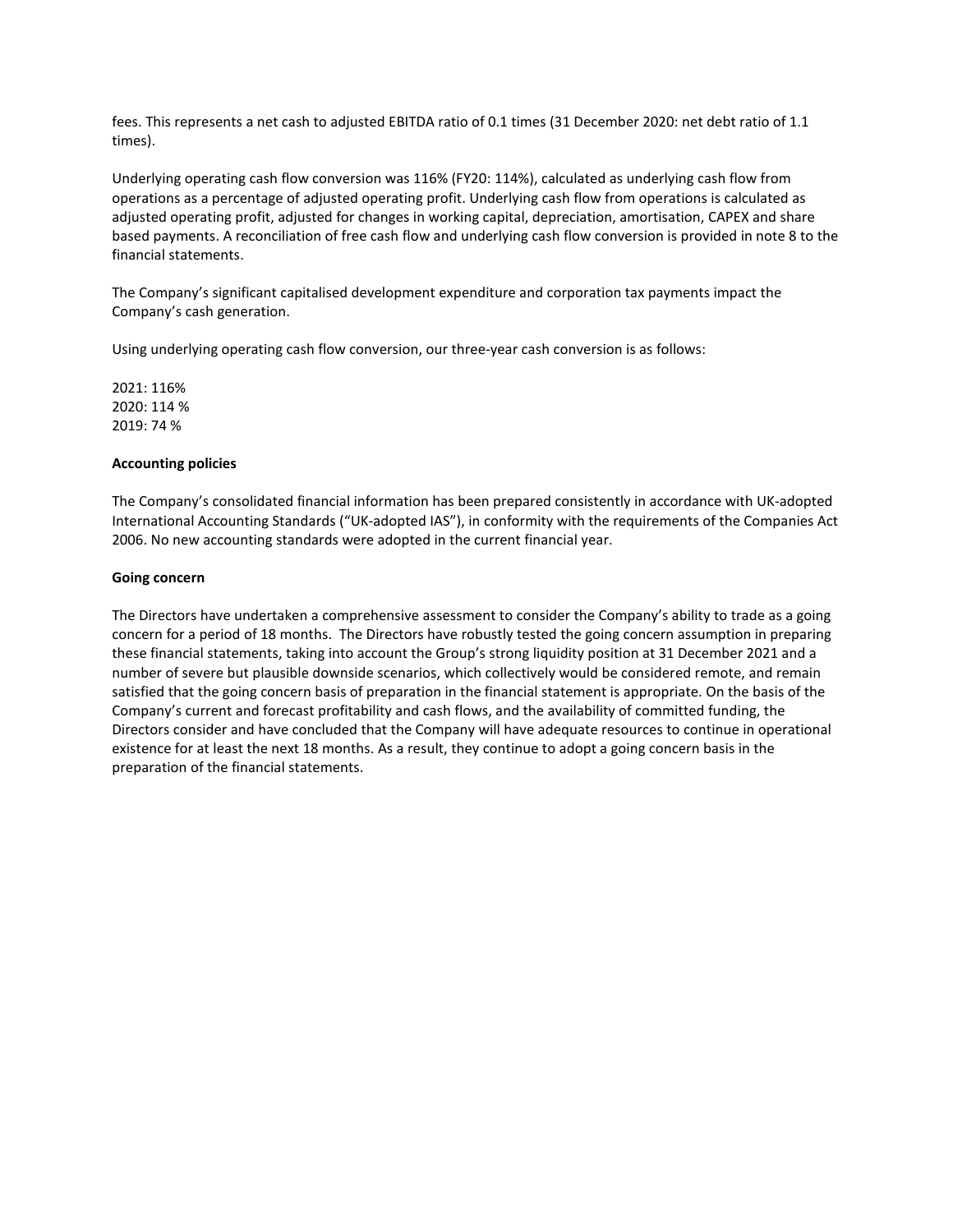# Consolidated statement of profit or loss and other comprehensive income **for the year ended 31 December 2021**

|                                         |      |                       | 2021            |        |           | 2020                               |            |
|-----------------------------------------|------|-----------------------|-----------------|--------|-----------|------------------------------------|------------|
|                                         |      |                       | 2021 Underlying | 2021   | 2020      | <b>Underlying</b>                  |            |
|                                         |      | Underlyingadjustments |                 |        |           | <b>TotalUnderlying adjustments</b> | 2020 Total |
|                                         | Note | <b>£M</b>             | £М              | £М     | <b>£M</b> | £M                                 | £M         |
| Revenue                                 | 4    | 63.9                  | -               | 63.9   | 61.0      |                                    | 61.0       |
| Operating expenses                      | 8    | (49.1)                | -               | (49.1) | (46.8)    | (0.8)                              | (47.6)     |
| Amortisation of other intangible assets | 13   |                       | (2.0)           | (2.0)  |           | (2.0)                              | (2.0)      |
| Gain on disposal of subsidiary          |      |                       | 4.3             | 4.3    |           |                                    |            |
| Gain on disposal of operations          |      |                       | 3.5             | 3.5    |           |                                    |            |
| <b>Group operating profit</b>           |      | 14.8                  | 5.8             | 20.6   | 14.2      | (2.8)                              | 11.4       |
| Finance income                          | 9    |                       |                 |        | 0.1       |                                    | 0.1        |
| Finance expense                         | 10   | (0.7)                 | $\blacksquare$  | (0.7)  | (1.3)     | $\overline{\phantom{0}}$           | (1.3)      |
| <b>Profit before taxation</b>           |      | 14.1                  | 5.8             | 19.9   | 13.0      | (2.8)                              | 10.2       |
| Taxation                                |      | (3.6)                 | (0.7)           | (4.3)  | (2.0)     |                                    | (2.0)      |
| Profit for the financial year           |      | 10.5                  | 5.1             | 15.6   | 11.0      | (2.8)                              | 8.2        |
| Profit attributable to shareholders:    |      |                       |                 |        |           |                                    |            |
| Owners of the Company                   |      |                       |                 | 15.4   |           |                                    | 8.1        |
| Non-controlling interests               |      |                       |                 | 0.2    |           |                                    | 0.1        |
|                                         |      |                       |                 | 15.6   |           |                                    | 8.2        |
| Adjusted earnings per share             | 11   |                       |                 | 10.5p  |           |                                    | 11.3p      |
| Earnings per share - basic              | 11   |                       |                 | 15.7p  |           |                                    | 8.3p       |
| Earnings per share - diluted            | 11   |                       |                 | 15.7p  |           |                                    | 8.3p       |

There are no items to be included in other comprehensive income in the current year or preceding year.

# Consolidated statement of financial position **as at 31 December 2021**

|                                                  |             | <b>31 December 2021</b> |           | 31 December 2020 |       |
|--------------------------------------------------|-------------|-------------------------|-----------|------------------|-------|
|                                                  | <b>Note</b> | £M                      | <b>£M</b> | £M               | £M    |
| <b>Non-current assets</b>                        |             |                         |           |                  |       |
| Property, plant and equipment                    | 12          | 1.3                     |           | 1.5              |       |
| Lease assets                                     |             | 3.6                     |           | 5.0              |       |
| Intangible assets and goodwill                   | 13          | 96.6                    |           | 105.4            |       |
| Trade and other receivables                      |             | 2.6                     |           |                  |       |
| <b>Total non-current assets</b>                  |             |                         | 104.1     |                  | 111.9 |
| <b>Current assets</b>                            |             |                         |           |                  |       |
| Trade and other receivables                      |             | 9.8                     |           | 10.2             |       |
| Deferred tax asset                               |             |                         |           | 0.3              |       |
| Cash and cash equivalents                        |             | 9.4                     |           | 10.3             |       |
| <b>Total current assets</b>                      |             |                         | 19.2      |                  | 20.8  |
| <b>Total assets</b>                              |             |                         | 123.3     |                  | 132.7 |
| <b>Equity and liabilities</b>                    |             |                         |           |                  |       |
| <b>Equity</b>                                    |             |                         |           |                  |       |
| Share capital                                    | 16          | 1.0                     |           | 1.0              |       |
| Share premium account                            | 16          | 65.6                    |           | 64.8             |       |
| Other reserves                                   | 18          | (52.3)                  |           | (52.2)           |       |
| Retained earnings                                |             | 73.9                    |           | 61.0             |       |
| Equity attributable to the owners of the Company |             |                         | 88.2      |                  | 74.6  |
| Non-controlling interest                         |             |                         | 0.3       |                  | 0.2   |
| <b>Total equity</b>                              |             |                         | 88.5      |                  | 74.8  |
| <b>Liabilities</b>                               |             |                         |           |                  |       |
| <b>Current liabilities</b>                       |             |                         |           |                  |       |
| Trade and other payables                         |             | 17.0                    |           | 17.5             |       |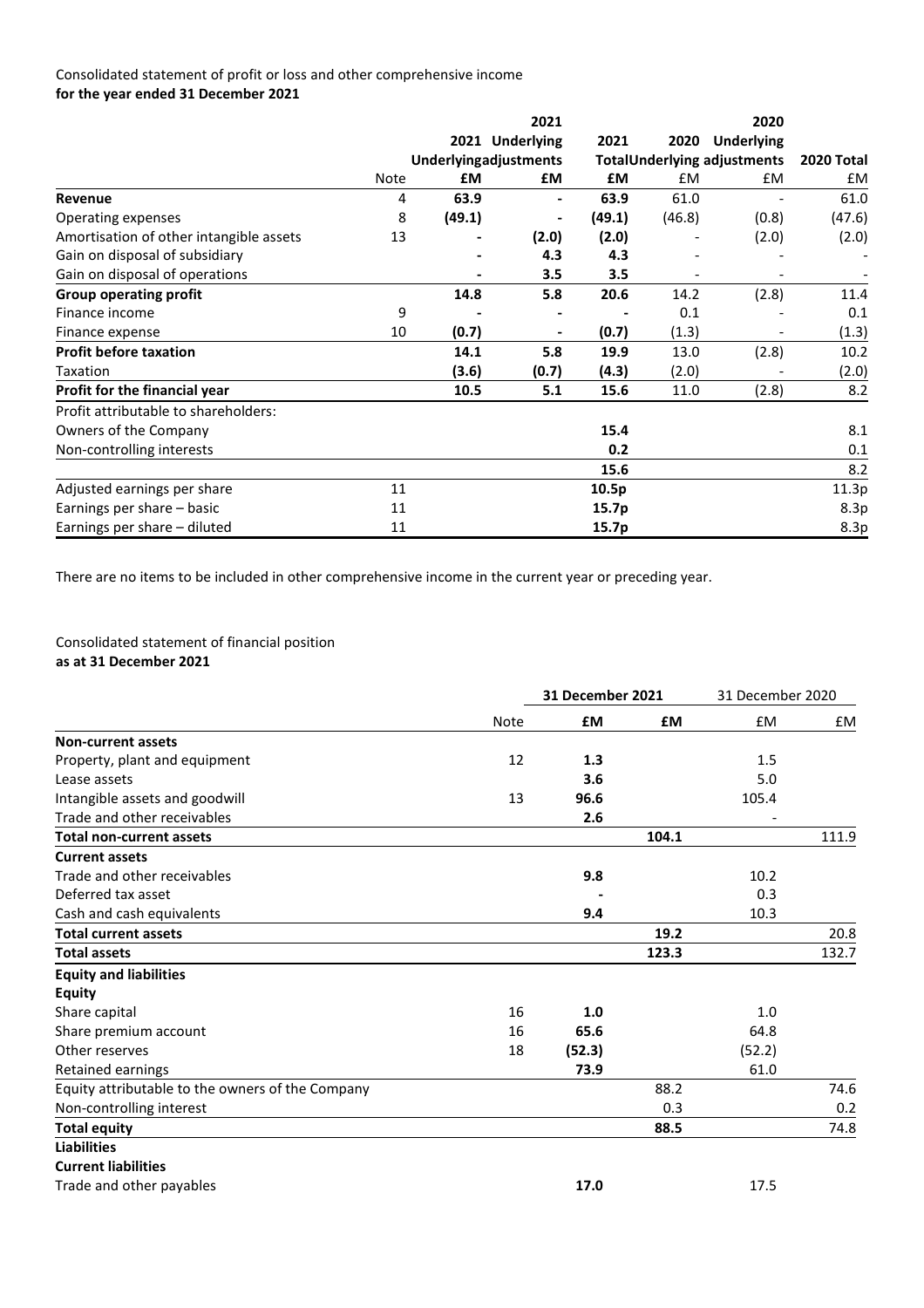| Lease liabilities                    |      | 0.4 |       | 0.6  |       |
|--------------------------------------|------|-----|-------|------|-------|
| Current tax liabilities              |      | 2.0 |       | 0.2  |       |
| <b>Total current liabilities</b>     | 19.4 |     |       | 18.3 |       |
| <b>Non-current liabilities</b>       |      |     |       |      |       |
| Loans and borrowings                 | 15   | 6.8 |       | 29.7 |       |
| Lease liabilities                    |      | 3.2 |       | 4.5  |       |
| Deferred tax liabilities             |      | 5.4 |       | 5.4  |       |
| <b>Total non-current liabilities</b> | 15.4 |     |       | 39.6 |       |
| <b>Total liabilities</b>             |      |     | 34.8  |      | 57.9  |
| <b>Total equity and liabilities</b>  |      |     | 123.3 |      | 132.7 |

# Consolidated statement of changes in equity **for the year ended 31 December 2021**

|                                                    |                          |                          |                          | Non-                     |           |        |
|----------------------------------------------------|--------------------------|--------------------------|--------------------------|--------------------------|-----------|--------|
|                                                    | Share                    | Share                    |                          | Other controlling        | Retained  | Total  |
|                                                    | capital                  | premium                  | reserves                 | interest                 | earnings  | equity |
|                                                    | £M                       | £M                       | <b>fM</b>                | £M                       | <b>fM</b> | £M     |
| Balance at 1 January 2020                          | 1.0                      | 64.8                     | (52.0)                   | 0.1                      | 55.7      | 69.6   |
| Total comprehensive income for the year            |                          |                          |                          |                          |           |        |
| Profit for the year                                |                          |                          |                          | 0.1                      | 8.1       | 8.2    |
| Total comprehensive income for the year            |                          |                          | $\overline{\phantom{0}}$ | 0.1                      | 8.1       | 8.2    |
| Transactions with owners, recorded directly        |                          |                          |                          |                          |           |        |
| in equity                                          |                          |                          |                          |                          |           |        |
| <b>Dividends</b>                                   |                          |                          |                          |                          | (2.8)     | (2.8)  |
| Share option charge                                |                          |                          | 0.9                      |                          |           | 0.9    |
| Tax on share options exceeding profit or loss      |                          |                          |                          |                          |           |        |
| charge                                             |                          | $\overline{\phantom{a}}$ | (1.1)                    |                          |           | (1.1)  |
| Total contributions by and distributions to owners | $\overline{\phantom{a}}$ | $\overline{\phantom{a}}$ | (0.2)                    | $\overline{\phantom{a}}$ | (2.8)     | (3.0)  |
| <b>Balance at 31 December 2020</b>                 | 1.0                      | 64.8                     | (52.2)                   | 0.2                      | 61.0      | 74.8   |
| Balance at 1 January 2021                          | 1.0                      | 64.8                     | (52.2)                   | 0.2                      | 61.0      | 74.8   |
| Total comprehensive income for the year            |                          |                          |                          |                          |           |        |
| Profit for the year                                |                          |                          |                          | 0.2                      | 15.4      | 15.6   |
| Total comprehensive income for the year            |                          |                          | $\overline{a}$           | 0.2                      | 15.4      | 15.6   |
| Transactions with owners, recorded directly        |                          |                          |                          |                          |           |        |
| in equity                                          |                          |                          |                          |                          |           |        |
| Issue of shares                                    |                          | 0.8                      |                          |                          | (0.1)     | 0.7    |
| <b>Dividends</b>                                   |                          |                          |                          | (0.1)                    | (3.7)     | (3.8)  |
| Share option charge                                |                          |                          | 1.1                      |                          |           | 1.1    |
| Tax on share options exceeding profit or loss      |                          |                          |                          |                          |           |        |
| charge                                             |                          |                          | 0.1                      |                          |           | 0.1    |
| Release of share option reserve on exercise        |                          |                          | (1.3)                    |                          | 1.3       |        |
| Total contributions by and distributions to owners |                          | 0.8                      | (0.1)                    | (0.1)                    | (2.5)     | (1.9)  |
| <b>Balance at 31 December 2021</b>                 | 1.0                      | 65.6                     | (52.3)                   | 0.3                      | 73.9      | 88.5   |

Consolidated statement of cash flows **for the year ended 31 December 2021**

|                                              |      | Year ended Year ended |          |
|----------------------------------------------|------|-----------------------|----------|
|                                              |      | 31                    | 31       |
|                                              |      | <b>December</b>       | December |
|                                              |      | 2021                  | 2020     |
|                                              | Note | £М                    | £M       |
| Net cash generated from operating activities |      |                       |          |
|                                              | 19   | 17.1                  | 16.7     |
| Cash flows from investing activities         |      |                       |          |
| Finance income                               |      |                       | 0.1      |
| Purchase of property, plant and equipment    |      | (0.2)                 | (1.3)    |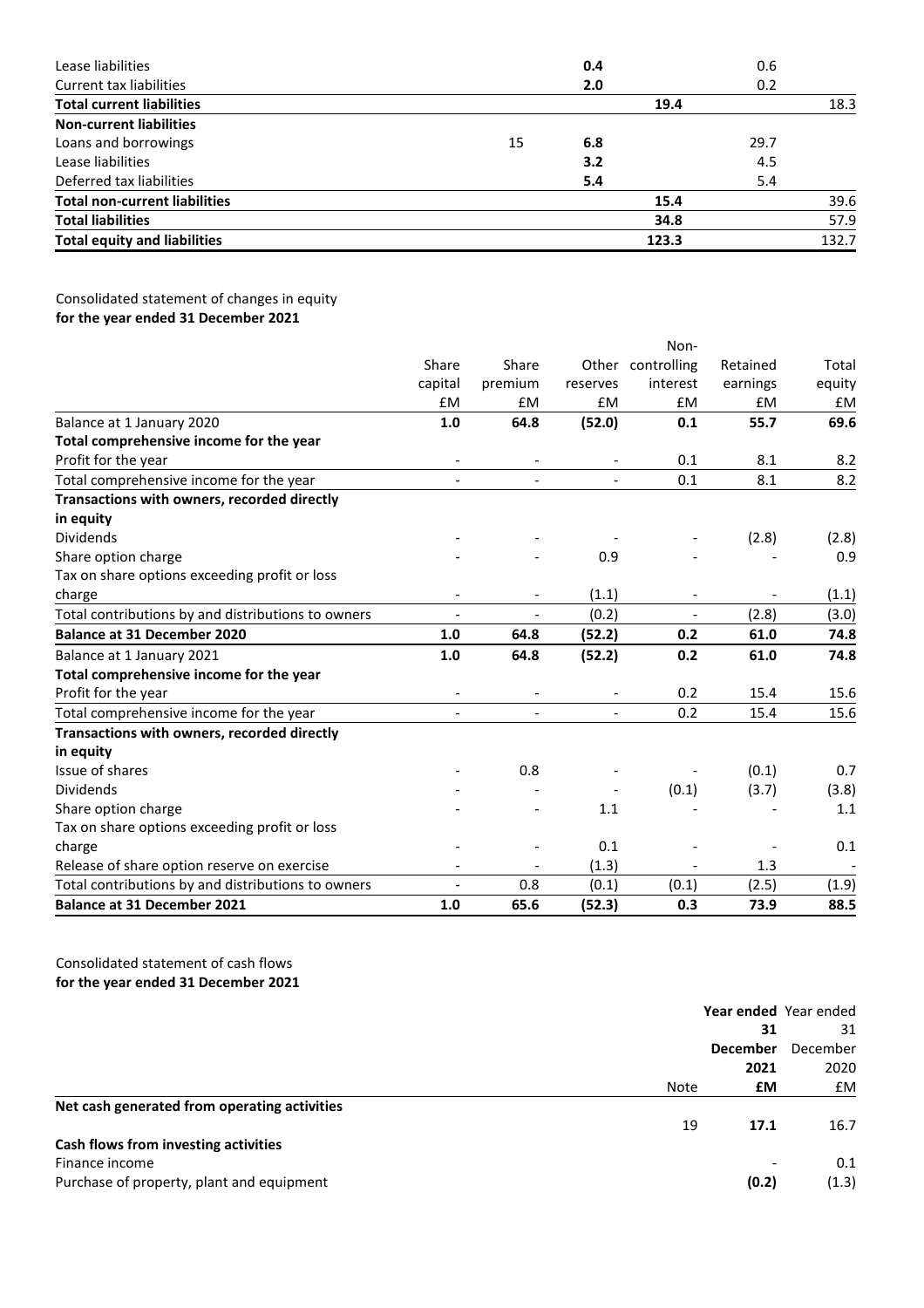| Development expenditure                            | (1.6)  | (2.3)  |
|----------------------------------------------------|--------|--------|
| Net proceeds from sale of subsidiary               | 8.7    |        |
| Proceeds from sale of operations                   | 2.4    |        |
| Net cash flows from/(used in) investing activities | 9.3    | (3.5)  |
| Cash flows from financing activities               |        |        |
| Finance costs                                      | (0.5)  | (1.0)  |
| Loan repayments made                               | (23.0) | (15.0) |
| Drawdown of loans                                  |        | 7.0    |
| Transaction costs related to borrowing             |        | (0.1)  |
| Payment of deferred consideration                  |        | (0.7)  |
| Payment of lease liability                         | (0.8)  | (1.0)  |
| Issue of share capital                             | 0.8    |        |
| Dividends paid                                     | (3.8)  | (2.8)  |
| Net cash flows used in financing activities        | (27.3) | (13.6) |
| Net decrease in cash and cash equivalents          | (0.9)  | (0.4)  |
| Cash and cash equivalents at start of year         | 10.3   | 10.7   |
| Cash and cash equivalents at end of year           | 9.4    | 10.3   |

Operating costs of an exceptional nature, as per below, are included in net cash generated from operating activities.

Net proceeds of £8.7m from sale of wholly owned subsidiary Zest Technology Limited, disposed of on 21 July 2021, is included in net cash from investing activities.

Net proceeds of £2.5m from sale of operations within 100% owned subsidiary Simplybiz Investments Limited (formerly Verbatim Investments Limited) is included in net cash from investing activities.

In 2020, payment of £725,000 deferred consideration relates to amounts payable for the acquisition of Landmark Surveyors Limited. The deferred consideration is considered financing in nature given the time elapsed since the acquisitions.

# Notes

# **1 General information and basis of preparation**

During the year, the Company changed its name from The SimplyBiz Group plc to Fintel plc and related formalities were completed on 9 March 2021.

The consolidated financial statements have been prepared in accordance with UK-adopted International Accounting Standards ("UK-adopted IAS").

The financial information for the year ended 31 December 2021 and the year ended 31 December 2020 does not constitute the Group's statutory accounts for those periods. Statutory accounts for the period ended 31 December 2020 have been delivered to the Registrar of Companies. The statutory accounts for the period ended 31 December 2021 will be delivered to the Registrar of Companies following the Group's Annual General Meeting.

The auditors' reports on the accounts for 31 December 2021 and 31 December 2020 were unqualified, did not draw attention to any matters by way of emphasis, and did not contain a statement under 498(2) or 498(3) of the Companies Act 2006.

# *2 Going concern*

The Board has concluded that it is appropriate to adopt the Going Concern basis, having undertaken a rigorous review of financial forecasts and available resources.

The Directors have robustly tested the going concern assumption in preparing these financial statements, taking into account the Group's strong liquidity position at 31 December 2021 and a number of severe but plausible downside scenarios, which collectively would be considered remote, and remain satisfied that the going concern basis of preparation is appropriate.

Specific consideration has been given to the recent events in Ukraine. As a UK only Group we are not directly impacted by the Russia-Ukraine conflict and we will remain alert as impacts becomes clearer.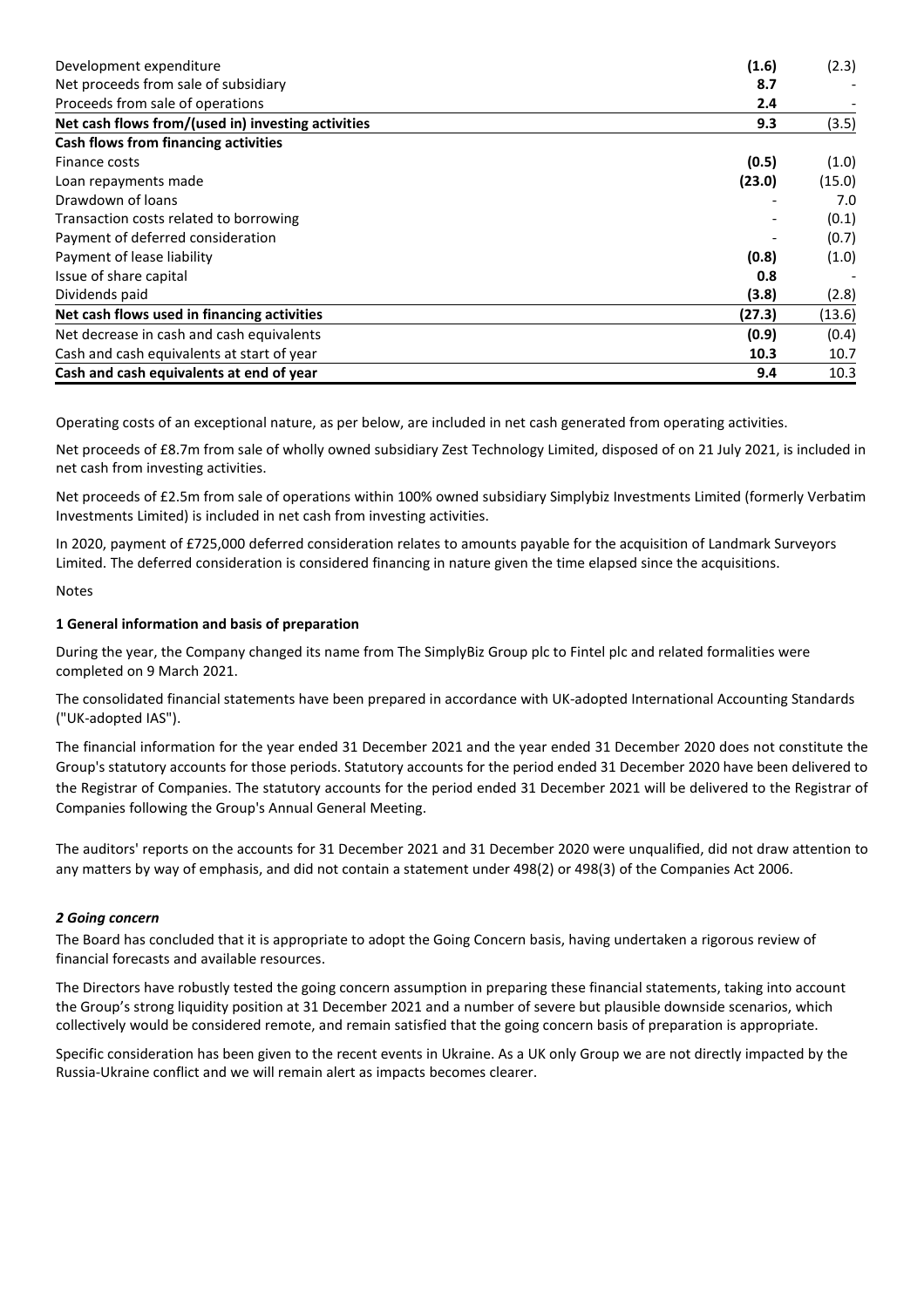# *3 Accounting policies*

The accounting policies adopted are consistent with those used in preparing the consolidated financial statements for the financial year ended 31 December 2020.

# *4 Revenue recognition*

Revenue is recognised by reference to the five-step model set out in IFRS 15. Revenue is recognised when an entity transfers goods or services to a customer, measured at the amount to which the entity expects to be entitled. Depending on whether certain criteria are met, revenue is recognised:

- over time, in a manner that depicts the entity's performance; or
- at a point in time, when control of the good or service is transferred to the customer.

Revenue is measured at the fair value of consideration received or receivable and represents amounts receivable for goods and services provided in the normal course of business, net of discounts, VAT and other sales-related taxes.

The Group reports revenue under the following categories and the basis of recognition for each category is described below.

| Division      | Revenue    | Performance          | Revenue recognition accounting policy       | Timing of customer           |
|---------------|------------|----------------------|---------------------------------------------|------------------------------|
|               | stream     | obligations          |                                             | payments                     |
| Intermediary  | Membership | Provision of         | The Group's membership is a subscription    | Subscriptions are usually    |
| Services      | Services   | compliance and       | model, with income recognised in line       | invoiced monthly in          |
|               |            | business services to | with the access to the specific service     | advance of the               |
|               |            | financial and        | provided (output method). Membership        | commencement of the          |
|               |            | intermediary firms.  | services includes support and software      | subscription period and      |
|               |            | Specific services    | and income recognised on an over-time       | collected in the same        |
|               |            | provided under       | basis in line with the access to the        | month by direct debit.       |
|               |            | subscription model:  | services. Membership services also          |                              |
|               |            | software as a        | includes specific services, such as,        |                              |
|               |            | service, support,    | regulatory visits and learning and          |                              |
|               |            | compliance visits,   | development and revenue is recognised in    |                              |
|               |            | and learning and     | line with the service to the customer, at   |                              |
|               |            | development.         | the point the service is provided.          |                              |
|               | Additional | Provision of         | Revenue from other membership services      | Compliance visits, file      |
|               | services   | additional           | is recognised at the point at which the     | checks and website           |
|               |            | compliance and       | specific service is delivered, or across an | maintenance are collected    |
|               |            | business services    | agreed support period as necessary, based   | monthly by direct debit      |
|               |            | provided on an       | on the value agreed with the customer.      | and billed when the          |
|               |            | ongoing or periodic  | Each service is assessed in line with IFRS  | service is delivered.        |
|               |            | basis: file checks,  | 15 and revenue is recognised accordingly    | Additional services are      |
|               |            | website hosting and  | in line with the provision of service.      | typically on credit terms    |
|               |            | maintenance, credit  |                                             | and customers pay            |
|               |            | checking and         |                                             | according to terms.          |
|               |            | learning and         |                                             |                              |
|               |            | development.         |                                             |                              |
|               | Software   | Provision (and       | Revenue from software licences is           | Invoices are raised and      |
|               | licence    | support) of          | recognised straight line over the licences  | collected by direct debit in |
|               | income     | software licences to | period. The nature of the licences is such  | the month in which the       |
|               |            | intermediary firms   | that the Group is required to undertake     | licence charge relates,      |
|               |            | within our network   | activities which impact the software and    | prorated as necessary        |
|               |            | revenue is           | its utility to its customers throughout the | where agreements are         |
|               |            | recognised as the    | licence period.                             | signed mid -month.           |
|               |            | performance          |                                             |                              |
|               |            | obligation is        |                                             |                              |
|               |            | satisfied over time. |                                             |                              |
| Distributions | Marketing  | Provision of         | Revenue is recognised in line with the      | Invoices are typically       |
| Channels      | services   | advertising,         | service provided to the customer (output    | raised on a monthly basis    |
|               | revenues   | marketing services   | method).                                    | with a smaller number        |
|               |            | and event            |                                             | being raised quarterly.      |
|               |            | sponsorship to       |                                             | Customers pay according      |
|               |            | product providers.   |                                             | to agreed terms.             |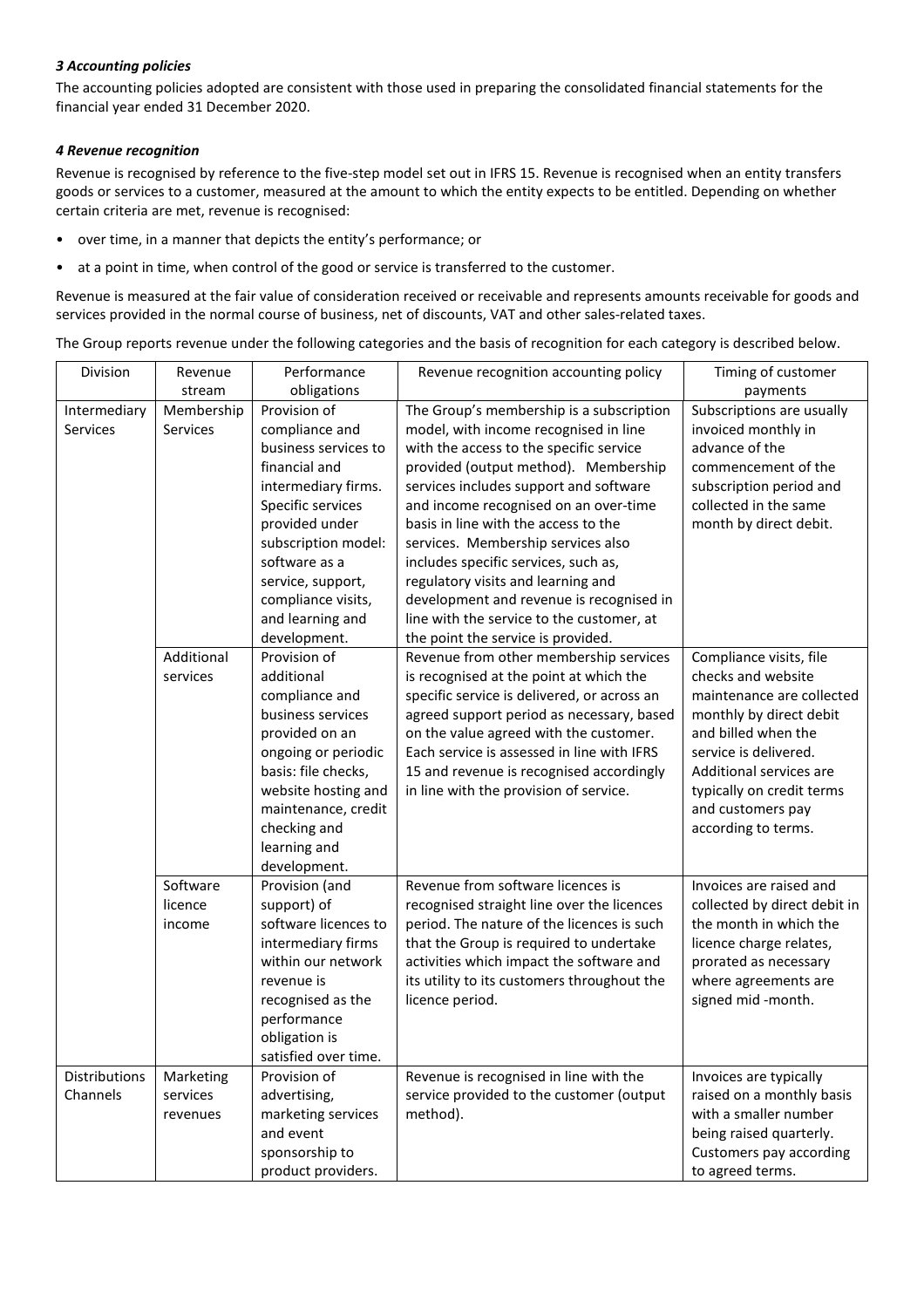|                         | Distribution<br>as a service<br>("Daas")<br>Commission<br>revenues           | Provision of<br>analytics and<br>broader<br>consultative<br>services to provider<br>partners.<br>Commission<br>revenues from<br>product provider<br>distributions.                                                                                                                                                                                                                                                                                            | Revenue is recognised in line with the<br>service provided to the customer (output<br>method).<br>Commission is recognised in full, following<br>the confirmation of the sale by the third-<br>party provider, who is considered to be<br>the principal, of underlying mortgage and<br>insurance related products. An element of<br>commission is clawed back if the policy<br>holder cancels and a clawback provision is<br>accounted for accordingly. | Invoices are typically<br>raised on a monthly basis<br>with a smaller number<br>being raised quarterly.<br>Customers pay according<br>to agreed terms.<br>Commission revenues are<br>typically received<br>between one and four<br>weeks after confirmation<br>of the sale by the third-<br>party provider. |
|-------------------------|------------------------------------------------------------------------------|---------------------------------------------------------------------------------------------------------------------------------------------------------------------------------------------------------------------------------------------------------------------------------------------------------------------------------------------------------------------------------------------------------------------------------------------------------------|---------------------------------------------------------------------------------------------------------------------------------------------------------------------------------------------------------------------------------------------------------------------------------------------------------------------------------------------------------------------------------------------------------------------------------------------------------|-------------------------------------------------------------------------------------------------------------------------------------------------------------------------------------------------------------------------------------------------------------------------------------------------------------|
|                         | Valuation<br>services                                                        | Surveys and<br>valuation services<br>provided to clients.                                                                                                                                                                                                                                                                                                                                                                                                     | Revenue is recognised at the point at<br>which the service is delivered to the<br>customer, based on the agreed price.                                                                                                                                                                                                                                                                                                                                  | Business-to-business<br>valuation services are paid<br>in advance or on credit<br>terms and customers pay<br>according to these terms.<br>Business-to-consumer is<br>usually paid up front.                                                                                                                 |
| Fintech and<br>Research | Fintech<br>software<br>solutions<br>client                                   | Provision (and<br>support) of<br>software licence<br>contracts to<br>providers of<br>financial products<br>that enable them to<br>research, launch<br>and distribute<br>relevant products<br>to the market. The<br>provision of<br>software as a<br>performance<br>obligation is a<br>promise of 'right to<br>access' the software<br>satisfied over a<br>period of time.<br>Provision of Engage<br>software to help<br>financial adviser<br>recommendations. | Revenue from software licences is<br>recognised straight line over the licence<br>period. The nature of the licences is such<br>that the Group is required to undertake<br>activities which impact the software and<br>its utility to its customers throughout the<br>licence period.                                                                                                                                                                   | Software licences are<br>invoiced, either, monthly<br>or quarterly, in advance<br>with payment terms<br>applied.<br>Engage products are<br>invoiced monthly and<br>collected in the same<br>month by monthly direct<br>debit.                                                                               |
|                         | Research -<br>Risk<br>Mappings,<br>Fund<br>Reviews and<br>Rating<br>Services | Star Ratings - an<br>independent and<br>trusted industry<br>standard for<br>assessing the<br>feature quality and<br>comprehensiveness<br>of a financial<br>product or<br>proposition. The<br>Rating is licenced to<br>product providers<br>over a period of<br>time allowing for                                                                                                                                                                              | Revenue from star and risk ratings is<br>recognised straight line over the agreed<br>contractual period of the licence, which is<br>typically one year.                                                                                                                                                                                                                                                                                                 | Revenue from star and<br>risk ratings is billed on an<br>annual basis in advance,<br>and customers pay<br>according to agreed<br>terms.                                                                                                                                                                     |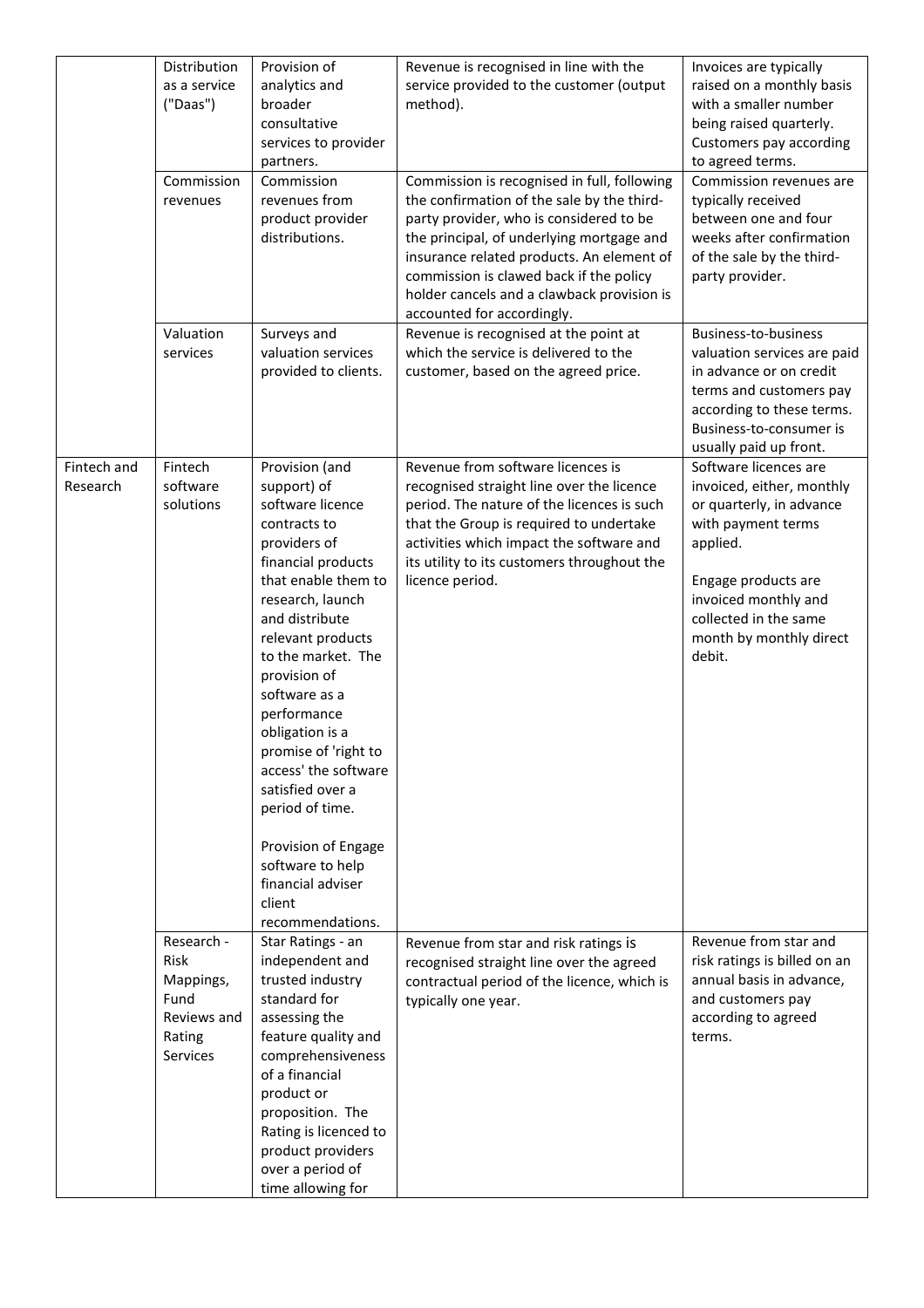| promotion of           |
|------------------------|
| products with          |
| accompanying           |
| score.                 |
|                        |
| Risk Ratings - an      |
| independent review     |
| of funds to enable     |
| advisers to match      |
| portfolios to client's |
| risk profiles, which   |
| is provided via a      |
| licenced Risk Rating   |
| over an agreed         |
|                        |
| period of time.        |

# *Contract assets*

A contract asset is initially recognised for revenue earned from services for which the receipt of consideration is conditional on successful completion of the service and performance obligation. Upon completion of the service, the amount recognised as accrued income is reclassified to trade receivables.

# *Contract liabilities*

A contract liability is recognised if a payment is received, or a payment is due (whichever is earlier) from a customer before the Group transfers the related goods or services. Contract liabilities are recognised as deferred income until the Group delivers the performance obligations under the contract (i.e. transfers control of the related goods or services to the customer) at which point revenue is recognised in line with the delivery of the performance obligation.

# **5 Critical accounting estimates and judgements**

The Group makes certain estimates and judgements regarding the future. Estimates and judgements are continually evaluated based on historical experience and other factors, including expectations of future events that are believed to be reasonable under the circumstances. In the future, actual experience may differ from these estimates and judgements. The estimates and judgements that have a significant risk of causing a material adjustment to the carrying amounts of assets and liabilities are discussed below.

# *Revenue*

Revenue is generated from sales of software licences to member firms on a 'right-to-access' basis. Where the group is a valueadded re-seller of software licences to member firms the key judgement is determining whether the member firm is a customer of the Group. Considering the nature of the Group's re-sale of software licences, judgement is required by management to ascertain the appropriate agent versus principal classification.

The key criteria in this determination is whether the value-added re-seller has ability to direct control of the physical service prior to transfer to the customer. When the Group has control of third-party goods or services prior to delivery to a customer, then the Group is the principal in the sale to the customer. As a principal, receipts from customers and payments to suppliers are reported on a gross basis in revenue and cost of sales. If the Group does not have control of third-party goods or services prior to transfer to a customer, then the Group is acting as an agent for the other party and revenue in respect of the relevant obligations is recognised net of any related payments to the supplier and reported revenue represents the margin earned by the Group.

The evaluation of control principally considers the ability to direct the use of and obtain substantially all of the remaining benefits of the provided asset or service. In respect of the resale of software licences, management have determined that the Group is the principal in the arrangement. The key factors in arriving at this conclusion are: the Company is responsible for fulfilling the software service by providing the licences direct to the customer, the Company carries inventory risk in the form of a requirement to acquire a minimum number of licences, the Company sells a modified version of the software that incorporates the Company's intellectual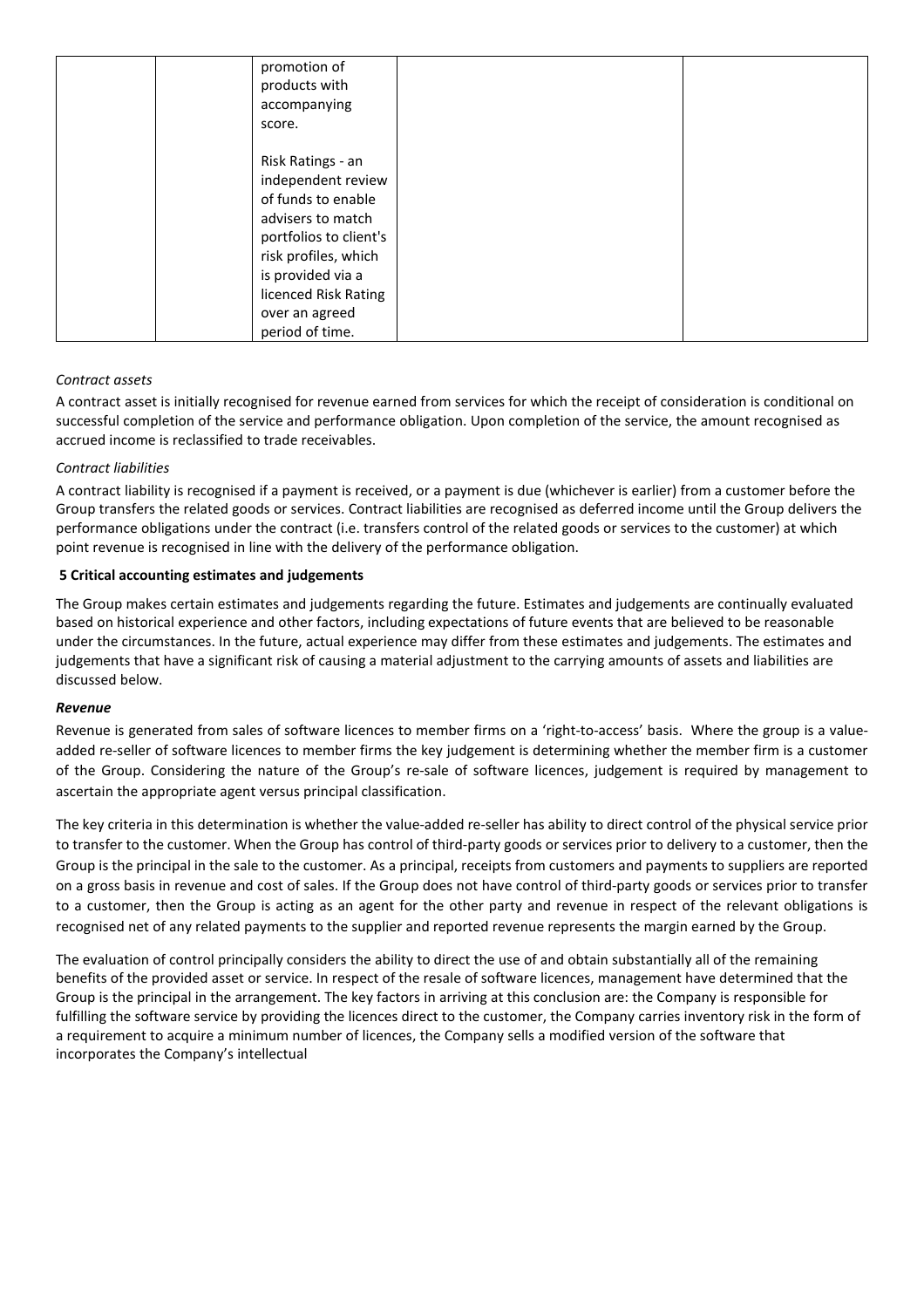property, and the Company directly negotiates the listed selling price with the provider, whilst also having the option to discount this price to the end customer

### *Goodwill*

The Group is required to test, on an annual basis, whether goodwill has suffered any impairment. The recoverable amount is determined based on value in use calculations. The use of this method requires the estimation of future cash flows and the choice of a discount rate in order to calculate the present value of the cash flows. The major source of estimation uncertainty relates to the estimation of future cash flows, particularly for the value in use calculations for the Fintech & Research CGU.

# **6 Segmental information**

During the year, the Company was domiciled in the UK and substantially all revenue is derived from external customers in the United Kingdom. The Group has an operation in Norway, which is wholly immaterial to the Group's revenues.

The Group has three operating segments, which are considered to be reportable segments under IFRS. The three reportable segments are:

- Intermediary Services;
- Distribution Channels; and
- Fintech & Research.

Intermediary Services provides compliance and regulation services to individual financial intermediary Member Firms, including directly authorised IFAs, directly authorised mortgage advisers, workplace consultants and directly authorised wealth managers.

Distribution Channels provides marketing and promotion, product panelling and co-manufacturing services to financial institutions. This division of the Group also undertakes survey panelling and surveying work for mortgage lenders.

The Fintech & Research segment provides a Fintech platform for over 8,000 users, across 3,500 firms and provides independent ratings of 21,000 financial products and funds, licenced by 250 brands.

The reportable segments are derived on a product/customer type basis. Management has applied its judgement on the application of IFRS 8, with operating segments reported in a manner consistent with the internal reporting produced to the chief operating decision makers ("CODM").

For the purpose of making decisions about resource allocation and performance assessment, it is the operating results of

the three core divisions listed above that are monitored by management and the Group's chief operating decisionmaker,

being the Fintel plc Board. It is these divisions, therefore, that are defined as the Group's reportable operating segments.

Segmental information is provided for gross profit, which is the measure used when reporting to the CODM.

The tables below present the segmental information.

| IntermediaryDistributionFintech and Admin and |                 |                 |          | support                  |        |  |
|-----------------------------------------------|-----------------|-----------------|----------|--------------------------|--------|--|
|                                               | <b>Services</b> | <b>Channels</b> | Research | costs                    | Group  |  |
| Year ended 31 December 2021                   | £М              | £М              | £М       | £М                       | £М     |  |
| Revenue                                       | 24.0            | 23.1            | 16.8     | $\overline{\phantom{0}}$ | 63.9   |  |
| Direct operating costs                        | (16.6)          | (12.2)          | (6.0)    | ۰                        | (34.8) |  |
| Gross profit                                  | 7.4             | 10.9            | 10.8     |                          | 29.1   |  |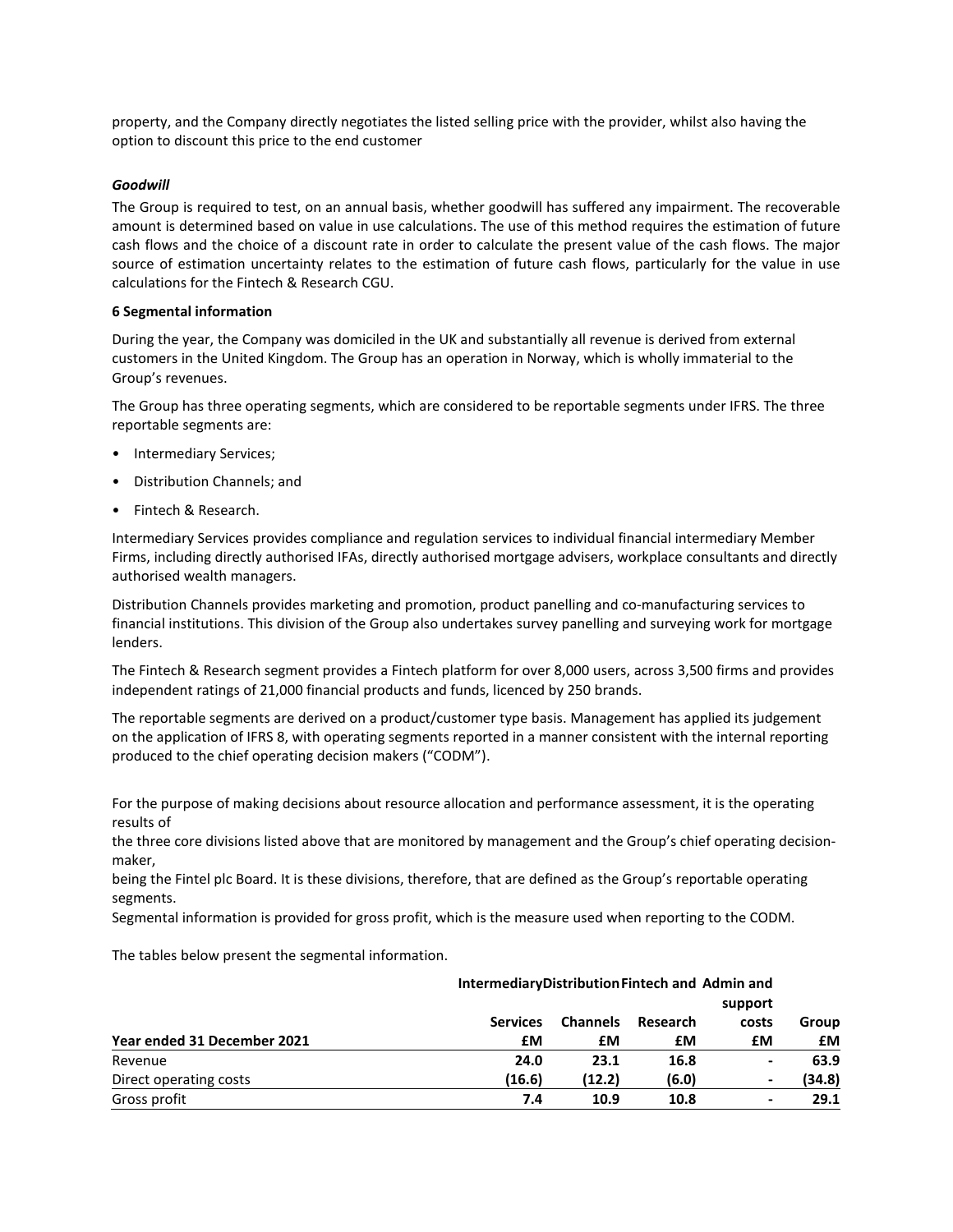| Administrative and support costs               | (10.8) | (10.8) |
|------------------------------------------------|--------|--------|
| <b>Adjusted EBITDA</b>                         |        | 18.3   |
| Gain on disposal of subsidiary                 |        | 4.3    |
| Gain on disposal of operations                 |        | 3.5    |
| Amortisation of other intangible assets        |        | (2.0)  |
| Amortisation of development costs and software |        | (1.5)  |
| Depreciation                                   |        | (0.3)  |
| Depreciation of lease assets                   |        | (0.6)  |
| Share option charge                            |        | (1.1)  |
| Operating profit                               |        | 20.6   |
| Net finance costs                              |        | (0.7)  |
| Profit before tax                              |        | 19.9   |

|                                                | IntermediaryDistributionFintech and Admin and |                 |          |                          |        |
|------------------------------------------------|-----------------------------------------------|-----------------|----------|--------------------------|--------|
|                                                |                                               |                 |          | support                  |        |
|                                                | <b>Services</b>                               | <b>Channels</b> | Research | costs                    | Group  |
| Year ended 31 December 2020                    | £М                                            | £М              | £М       | £М                       | £М     |
| Revenue                                        | 25.0                                          | 20.7            | 15.3     | ۰                        | 61.0   |
| Direct operating costs                         | (16.4)                                        | (9.4)           | (6.1)    | $\overline{\phantom{a}}$ | (31.9) |
| Gross profit                                   | 8.6                                           | 11.3            | 9.2      | ۰                        | 29.1   |
| Administrative and support costs               |                                               |                 |          | (11.8)                   | (11.8) |
| <b>Adjusted EBITDA</b>                         |                                               |                 |          |                          | 17.3   |
| Operating costs of an exceptional nature       |                                               |                 |          |                          | (0.8)  |
| Amortisation of other intangible assets        |                                               |                 |          |                          | (2.0)  |
| Amortisation of development costs and software |                                               |                 |          |                          | (1.1)  |
| Depreciation                                   |                                               |                 |          |                          | (0.3)  |
| Depreciation of lease assets                   |                                               |                 |          |                          | (0.8)  |
| Share option charge                            |                                               |                 |          |                          | (0.9)  |
| Operating profit                               |                                               |                 |          |                          | 11.4   |
| Net finance costs                              |                                               |                 |          |                          | (1.2)  |
| Profit before tax                              |                                               |                 |          |                          | 10.2   |

In determining the trading performance of the operating segments central costs have been presented separately in the current period. Segmental performance in the prior period has been presented consistently on the same basis.

The statement of financial position is not analysed between the reporting segments for management and the chief operating decision makers consider the Group statement of financial position as a whole.

No customer has generated more than 10% of total revenue during the year covered by the financial information.

# **7 Operating profit**

Operating profit for the year has been arrived at after charging:

|                                         | Year |                   |
|-----------------------------------------|------|-------------------|
|                                         |      | ended Year ended  |
|                                         | 31   | 31                |
|                                         |      | December December |
|                                         | 2021 | 2020              |
|                                         | £M   | <b>£M</b>         |
| Depreciation of tangible assets - owned | 0.3  | 0.3               |
| Depreciation of lease assets            | 0.6  | 0.8               |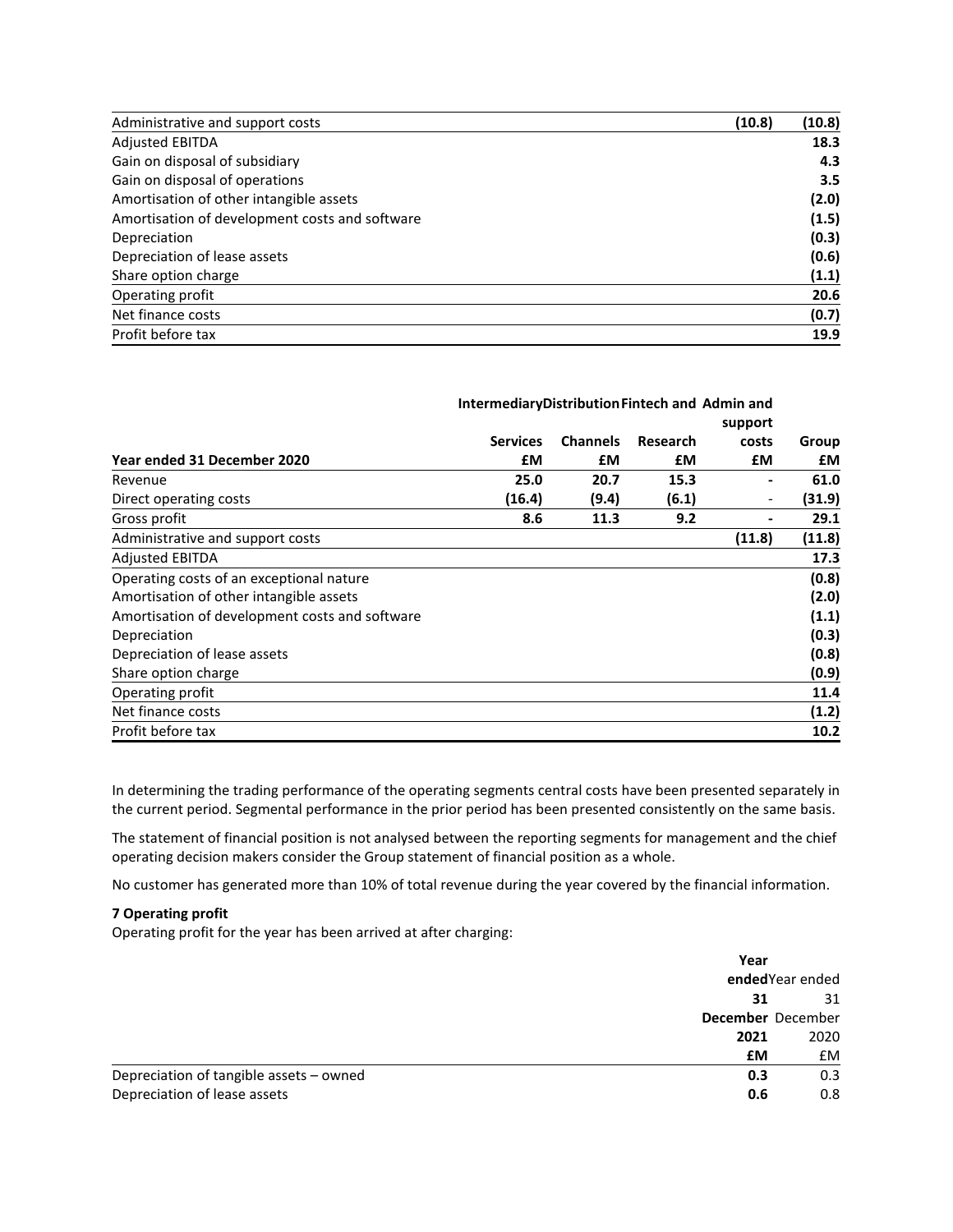| Research expenditure                   | 0.5 |     |
|----------------------------------------|-----|-----|
| Operating costs of exceptional nature: |     |     |
| Restructuring costs                    |     | 0.6 |
| Loss of office expense                 |     |     |
|                                        |     | 0.8 |

### *Operating costs of exceptional nature*

In 2020 restructuring costs relate to a Group-wide restructuring and redundancy programme, which was implemented during the COVID-19 pandemic. Loss of office expense relates to the redundancy of senior employees in 2020.

# **8 Reconciliation of GAAP to non-GAAP measures**

The Group uses a number of "non-GAAP" figures as comparable key performance measures, as they exclude the impact of items that are non-cash items and also items that are not considered part of ongoing underlying trade. Amortisation of other intangible assets has been excluded on the basis that it is a non-cash amount, relating to acquisitions in prior periods. The Group's "non-GAAP" measures are not defined performance measures in IFRS. The Group's definition of the reporting measures may not be comparable with similar titled performance measures in other entities.

Adjusted EBITDA is calculated as follows:

|                                                | Year            |                   |
|------------------------------------------------|-----------------|-------------------|
|                                                | endedYear ended |                   |
|                                                | 31              | 31                |
|                                                |                 | December December |
|                                                | 2021            | 2020              |
|                                                | £M              | £M                |
| Operating profit                               | 20.6            | 11.4              |
| Add back:                                      |                 |                   |
| Depreciation                                   | 0.3             | 0.3               |
| Depreciation of lease assets                   | 0.6             | 0.8               |
| Other intangible asset amortisation            | 2.0             | 2.0               |
| Amortisation of development costs and software | 1.5             | 1.1               |
| <b>EBITDA</b>                                  | 25.0            | 15.6              |
| Add back:                                      |                 |                   |
| Gain on disposal of subsidiary                 | (4.3)           |                   |
| Gain on disposal of operations                 | (3.5)           |                   |
| Share option charge                            | 1.1             | 0.9               |
| Operating costs of exceptional nature          |                 | 0.8               |
| <b>Adjusted EBITDA</b>                         | 18.3            | 17.3              |

Operating costs of an exceptional nature have been excluded as they are not considered part of the underlying trade. Share option charges have been excluded from adjusted EBITDA as a non-cash item.

Adjusted operating profit is calculated as follows:

| Year      |                   |
|-----------|-------------------|
|           | endedYear ended   |
| 31        | 31                |
|           | December December |
| 2021      | 2020              |
| <b>£M</b> | £M                |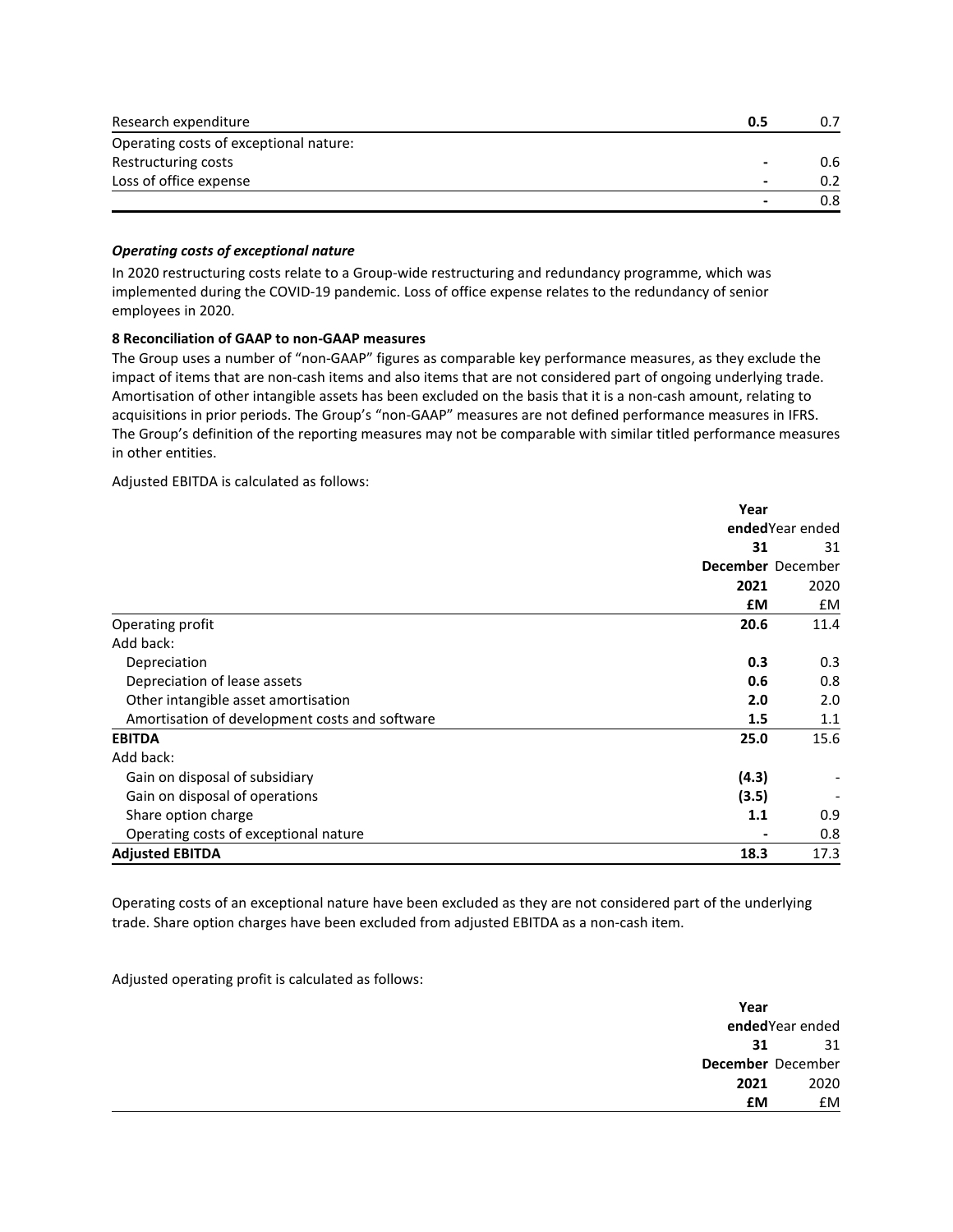| Operating profit                        | 20.6                     | 11.4 |
|-----------------------------------------|--------------------------|------|
| Add back:                               |                          |      |
| Gain on disposal of subsidiary          | (4.3)                    |      |
| Gain on disposal of operations          | (3.5)                    |      |
| Operating costs of exceptional nature   | $\overline{\phantom{0}}$ | 0.8  |
| Amortisation of other intangible assets | 2.0                      | 2.0  |
| <b>Adjusted operating profit</b>        | 14.8                     | 14.2 |

Adjusted profit before tax is calculated as follows:

|                                         | Year              |      |
|-----------------------------------------|-------------------|------|
|                                         | ended Year ended  |      |
|                                         | 31                | 31   |
|                                         | December December |      |
|                                         | 2021              | 2020 |
|                                         | £M                | £M   |
| Profit before tax                       | 19.9              | 10.2 |
| Add back:                               |                   |      |
| Gain on disposal of subsidiary          | (4.3)             |      |
| Gain on disposal of operations          | (3.5)             |      |
| Operating costs of exceptional nature   |                   | 0.8  |
| Amortisation of other intangible assets | 2.0               | 2.0  |
| Adjusted profit before tax              | 14.1              | 13.0 |

Adjusted profit after tax is calculated as follows:

|                                                              | Year            |                   |
|--------------------------------------------------------------|-----------------|-------------------|
|                                                              | endedYear ended |                   |
|                                                              | 31              | 31                |
|                                                              |                 | December December |
|                                                              | 2021            | 2020              |
|                                                              | £М              | £M                |
| Profit after tax                                             | 15.6            | 8.2               |
| Add back:                                                    |                 |                   |
| Gain on disposal of subsidiary, net of tax                   | (4.3)           |                   |
| Gain on disposal of operations, net of tax                   | (2.4)           |                   |
| Operating costs of exceptional nature, net of tax            |                 | 0.6               |
| Amortisation of other intangible assets, net of deferred tax | 1.6             | 2.1               |
| Profit attributable to non-controlling interests             | (0.2)           |                   |
| Adjusted profit after tax                                    | 10.3            | 10.9              |

Free cash flow conversion is calculated as follows:

|                                            | Year      |                   |  |
|--------------------------------------------|-----------|-------------------|--|
|                                            |           | ended Year ended  |  |
|                                            | 31        | 31                |  |
|                                            |           | December December |  |
|                                            | 2021      | 2020              |  |
|                                            | <b>£M</b> | £M                |  |
| Adjusted operating profit<br>Adjusted for: | 14.8      | 14.2              |  |
| Depreciation of tangible assets            | 0.3       | 0.3               |  |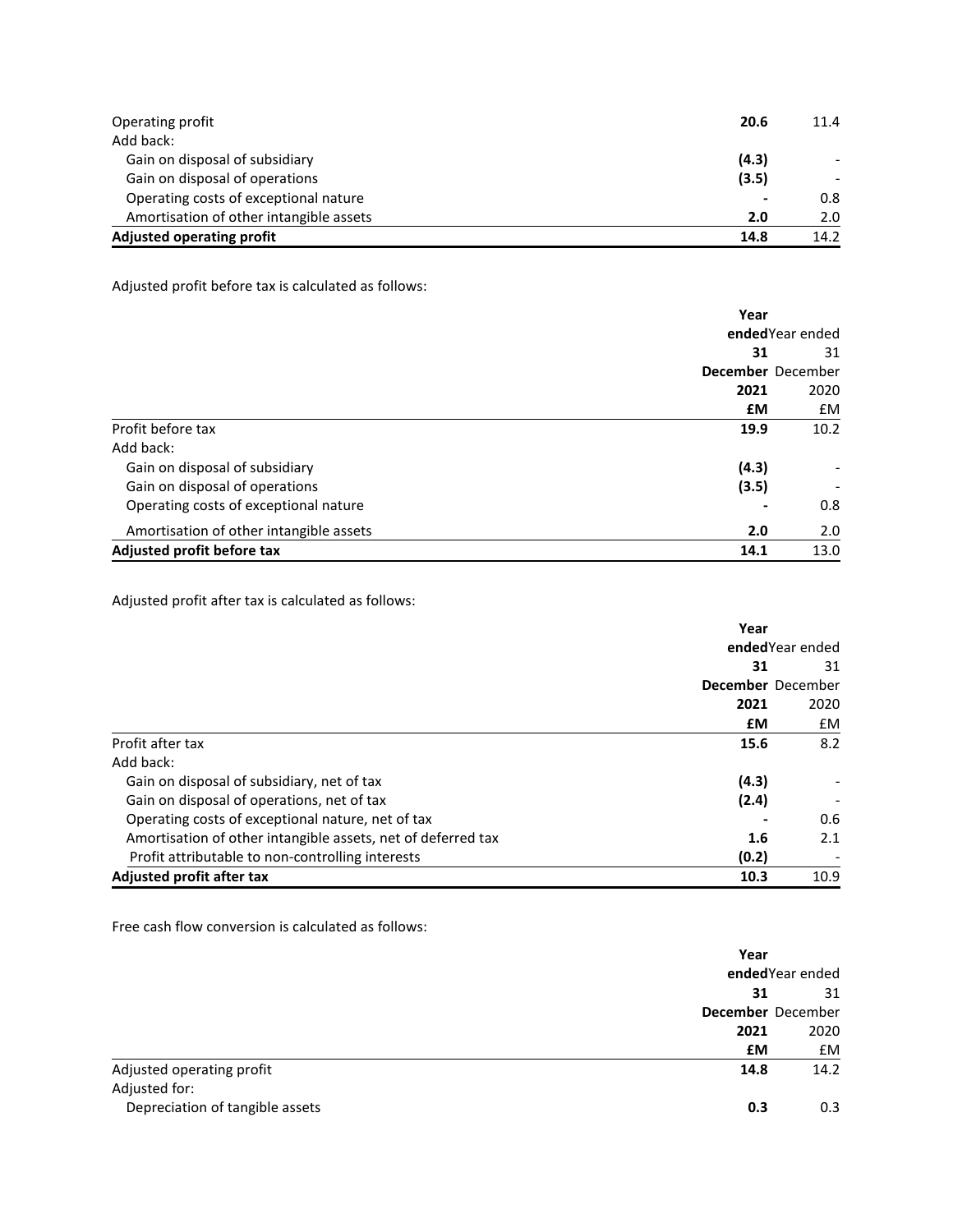| Depreciation of lease assets                   | 0.6   | 0.8   |
|------------------------------------------------|-------|-------|
| Amortisation of development costs and software | 1.5   | 1.1   |
| Share option charge                            | 1.1   | 0.9   |
| Net changes in working capital                 | 0.6   | 2.5   |
| Purchase of property. Plant and equipment      | (0.2) | (1.3) |
| Development expenditure                        | (1.6) | (2.3) |
| Underlying cash flow from operations           | 17.1  | 16.2  |
| Underlying operating cash flow conversion      | 116%  | 114%  |
| Net interest paid                              | (0.5) | (1.0) |
| Income tax paid                                | (1.8) | (2.4) |
| Payments of lease liability                    | (0.8) | (1.0) |
| Free cash flow                                 | 14.0  | 11.8  |
| <b>Adjusted EBITDA</b>                         | 18.3  | 17.3  |
| Free cash flow conversion                      | 77%   | 69%   |

# **9 Finance income**

|                          | Year      |                   |
|--------------------------|-----------|-------------------|
|                          |           | endedYear ended   |
|                          | 31        | 31                |
|                          |           | December December |
|                          | 2021      | 2020              |
|                          | <b>£M</b> | <b>£M</b>         |
| Bank interest receivable |           | 0.1               |
|                          |           | 0.1               |

# **10 Finance expense**

|                                                             | Year<br>ended Year ended |                   |
|-------------------------------------------------------------|--------------------------|-------------------|
|                                                             |                          |                   |
|                                                             | 31                       | 31                |
|                                                             |                          | December December |
|                                                             | 2021                     | 2020              |
|                                                             | £М                       | <b>£M</b>         |
| Interest payable on financial liabilities at amortised cost | 0.6                      | 1.1               |
| Finance charge on lease liability                           | 0.1                      | 0.2               |
|                                                             | 0.7                      | 1.3               |

# **11 Earnings per share**

|                                                               | Year                 |      |
|---------------------------------------------------------------|----------------------|------|
|                                                               | ended Year ended     |      |
|                                                               | 31                   | 31   |
|                                                               | December December    |      |
| <b>Basic earnings per share</b>                               | 2021                 | 2020 |
| Profit attributable to equity shareholders of the parent (£m) | 15.4                 | 8.1  |
| Weighted average number of shares in issue                    | 97,728,61096,792,089 |      |
| Basic earnings per share (pence)                              | 15.7                 | 8.3  |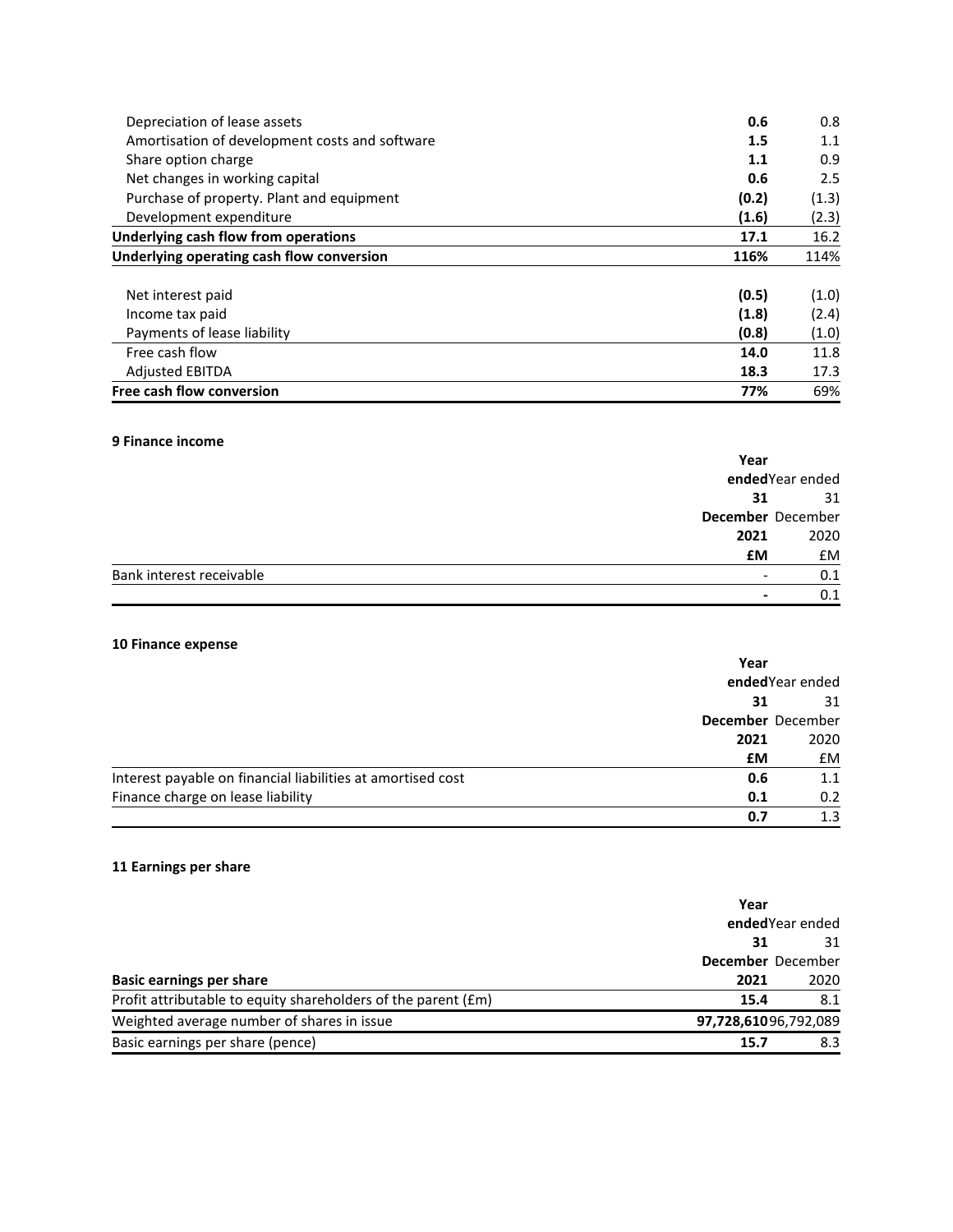|                                                                    | Year                 |         |
|--------------------------------------------------------------------|----------------------|---------|
|                                                                    | ended Year ended     |         |
|                                                                    | 31                   | 31      |
|                                                                    | December December    |         |
| Diluted earnings per share                                         | 2021                 | 2020    |
| Profit attributable to equity shareholders of the parent (£m)      | 15.4                 | 8.1     |
| Weighted average number of shares in issue                         | 97,728,61096,792,089 |         |
| Diluted weighted average number of shares and options for the year | 950,770              | 812,602 |
|                                                                    | 98,679,38097,604,691 |         |
| Diluted earnings per share (pence)                                 | 15.7                 | 8.3     |

Weighted average number of shares in issue has been adjusted for potentially dilutive share options arising from the share scheme. In addition, as at 31 December 2021, 3,338,036 options issued to Members (intermediary customers) were less than the share price, making them "in the money". They have therefore been included in the diluted weighted average number of shares above.

An adjusted EPS has been calculated below based on the adjusted profit after tax, which removes items not considered to be part of underlying trading.

| Year                                       |                      |
|--------------------------------------------|----------------------|
|                                            | ended Year ended     |
|                                            | 31<br>31             |
|                                            | December December    |
| Adjusted basic earnings per share          | 2020<br>2021         |
| Adjusted profit after tax (£m)             | 10.9<br>10.3         |
| Weighted average number of shares in issue | 97,728,61096,792,089 |
| Adjusted earnings per share (pence)        | 10.5<br>11.3         |

## **12 Property, plant and equipment**

|                                  |       | Lease assets       |       |           | Owned assets |  |  |
|----------------------------------|-------|--------------------|-------|-----------|--------------|--|--|
|                                  |       | Plant and          |       | Office    |              |  |  |
|                                  |       | Property equipment | Total | equipment | Total        |  |  |
| Group                            | £M    | £M                 | £M    | £M        | £M           |  |  |
| Cost                             |       |                    |       |           |              |  |  |
| At 1 January 2020                | 2.6   | 0.7                | 3.3   | 1.7       | 5.0          |  |  |
| Additions                        | 3.0   | 0.2                | 3.2   | 1.3       | 4.5          |  |  |
| <b>Disposals</b>                 | (0.4) |                    | (0.4) | (0.2)     | (0.6)        |  |  |
| At 31 December 2020              | 5.2   | 0.9                | 6.1   | 2.8       | 8.9          |  |  |
| Additions                        | 0.1   | 0.2                | 0.3   | 0.2       | 0.5          |  |  |
| <b>Disposals</b>                 | (1.3) | (0.2)              | (1.5) | (0.3)     | (1.8)        |  |  |
| At 31 December 2021              | 4.0   | 0.9                | 4.9   | 2.7       | 7.6          |  |  |
| Depreciation and impairment      |       |                    |       |           |              |  |  |
| At 1 January 2020                | 0.4   | 0.3                | 0.7   | 1.2       | 1.9          |  |  |
| Depreciation charge for the year | 0.5   | 0.3                | 0.8   | 0.3       | 1.1          |  |  |
| <b>Disposals</b>                 | (0.4) |                    | (0.4) | (0.2)     | (0.6)        |  |  |
| At 31 December 2020              | 0.5   | 0.6                | 1.1   | 1.3       | 2.4          |  |  |
| Depreciation charge for the year | 0.4   | 0.2                | 0.6   | 0.3       | 0.9          |  |  |
| <b>Disposals</b>                 | (0.2) | (0.2)              | (0.4) | (0.2)     | (0.6)        |  |  |
| At 31 December 2021              | 0.7   | 0.6                | 1.3   | 1.4       | 2.7          |  |  |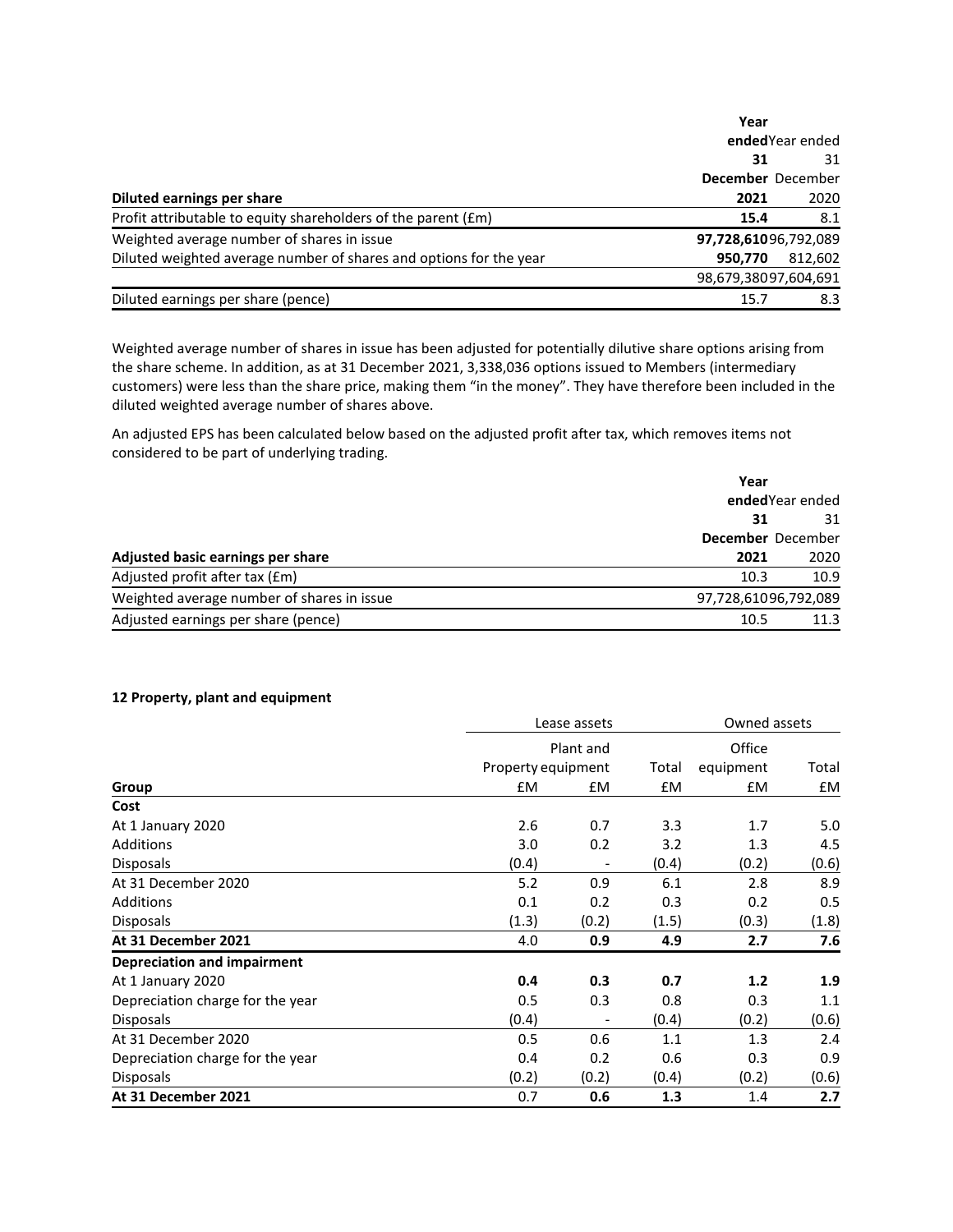| Net book value      |  |  |  |     |     |
|---------------------|--|--|--|-----|-----|
| At 31 December 2021 |  |  |  |     |     |
| At 31 December 2020 |  |  |  | --- | 6.5 |

Plant and equipment includes IT equipment and motor vehicles. In 2020, the Group entered into a significant lease contract for its head office. The contract runs for a total of 15 years, with an option to purchase the building from August 2022 to January 2023, which management expects to exercise. The lease asset and liability were valued at £2.7m on inception, which includes the aforementioned purchase option, discounted at an incremental borrowing rate of 2.8%. The lease asset is being depreciated over 20 years.

### **13 Intangible assets**

|       |          |          | Total other                  | Developme   |       |
|-------|----------|----------|------------------------------|-------------|-------|
|       |          |          | intangible                   | nt          |       |
|       | Brand    | property | assets                       | expenditure | Total |
| £M    | £M       | £M       | £M                           | £M          | £M    |
|       |          |          |                              |             |       |
| 76.2  | 3.1      | 24.4     | 27.5                         | 5.2         | 108.9 |
|       |          |          |                              | 2.3         | 2.3   |
| 76.2  | 3.1      | 24.4     | 27.5                         | 7.5         | 111.2 |
|       |          |          | $\qquad \qquad \blacksquare$ | 1.6         | 1.6   |
| (3.8) |          |          | $\qquad \qquad \blacksquare$ | (5.3)       | (9.1) |
| 72.4  | 3.1      | 24.4     | 27.5                         | 3.8         | 103.7 |
|       |          |          |                              |             |       |
| 0.2   | 0.2      | 1.5      | 1.7                          | 0.8         | 2.7   |
|       | 0.3      | 1.7      | 2.0                          | 1.1         | 3.1   |
| 0.2   | 0.5      | 3.2      | 3.7                          | 1.9         | 5.8   |
|       | 0.3      | 1.7      | 2.0                          | 1.5         | 3.5   |
|       |          |          |                              | (2.2)       | (2.2) |
| 0.2   | 0.8      | 4.9      | 5.7                          | 1.2         | 7.1   |
|       |          |          |                              |             |       |
| 72.2  | 2.3      | 19.5     | 21.8                         | 2.6         | 96.6  |
| 76.0  | 2.6      | 21.2     | 23.8                         | 5.6         | 105.4 |
|       | Goodwill |          | Intellectual                 |             |       |

Capitalised development expenditure relates to the development of the software platform in Defaqto Limited and Zest Technology Limited.

In 2021, the Group sold Zest Technology Limited for total consideration of £10.0m which had a development expenditure carrying value of £3.2m and associated goodwill carrying value of £2.4m. The associated goodwill is deemed to be an accurate apportionment of the total goodwill attributable to the Intermediary Services operating segment.

Furthermore, in 2021, the Group disposed of its operations within its 100% owned subsidiary Simply Biz Investments Limited (formerly Verbatim Investments Limited) which accounted for all trade within the subsidiary for a total consideration of £5.4m. As such, associated goodwill in the subsidiaries operating segment, Distribution Solutions, of £1.4m has been disposed of. This is deemed to be an accurate apportionment goodwill associated with the subsidiary.

The carrying amount of goodwill is allocated across operating segments, which are deemed to be cash-generating units ("CGUs") as follows:

> **31 December** December 31 **2021** 2020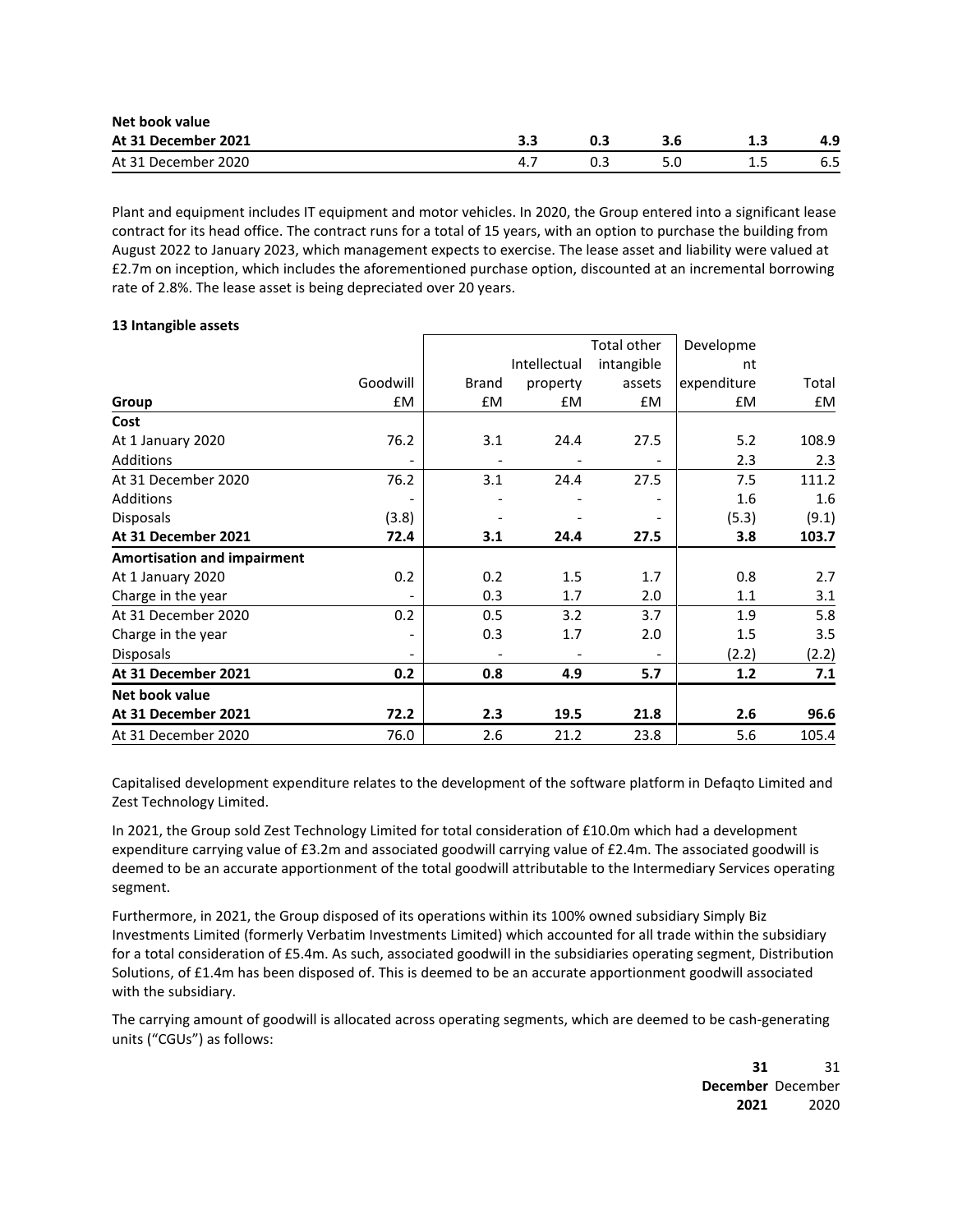|                              | £М   | £M   |
|------------------------------|------|------|
| <b>Intermediary Services</b> | 12.7 | 15.0 |
| <b>Distribution Channels</b> | 11.5 | 13.0 |
| Fintech & Research           | 48.0 | 48.0 |
|                              | 72.2 | 76.0 |

Goodwill is determined to have an infinite useful economic life. The Group has determined that, for the purposes of impairment testing, each segment is a cash-generating unit ("CGU"). The recoverable amounts for the CGUs are predominantly based on value in use, which is calculated on the cash flows expected to be generated using the latest projected data available over a five-year period, plus a terminal value estimate.

The key assumptions in the value in use calculation are the pre-tax discount rate (range of 12.8% to 13.7%; 2020: range of 12.2% to 13.1%), annual adjusted EBITDA growth rate (range of 6% to 11.0%; 2020: 8.0% to 18.9%) and the terminal growth rate (2.0%; 2020: 2.0%). The discount rate is based on the Group's pre-tax cost of capital, which is compared with other discount rates in the sector, considered to be a reasonable market participant's rate. The projected EBITDA growth rate is built up on the Board-approved budget and plan, taking into account historical trends. The terminal growth rate is based on the expected growth rate into perpetuity and the expected long-term growth rate of the UK economy.

The Directors have reviewed the recoverable amounts of the CGUs and conclude that the carrying value remains substantiated. Any set of reasonably possible assumptions would not result in the carrying value exceeding the recoverable amount.

# **14 Disposals**

On 21 July 2021, the Group disposed of 100% of the share capital of Zest Technology Limited ("Zest"), a 100% owned subsidiary software support business for initial consideration of £10m, and a further £1.5m contingent consideration. Under terms of the agreement, the Group would receive £3 for every £1 of revenue Zest achieves over a hurdle of £4m, capped at £1.5m. Based on the most recently available financial information management did not expect any of the contingent consideration to materialise therefore the fair value of the contingent consideration is assessed as £nil.

The net assets of Zest Technology Limited at the date of disposal were £4.9m resulting in a £4.3m gain on disposal after taking into consideration £0.8m associated transaction costs.

On 15 September 2021, the Group disposed of its operations within its 100% owned subsidiary SimplyBiz Investments Limited (formerly Verbatim Investments Limited) for an initial consideration of £2.8m, and a further £3m contingent consideration dependent on the future performance of the operation. The Group recorded a gain on disposal of £3.5m after valuing the contingent consideration at £2.6m (see below), and deducting associated goodwill and transaction costs of £1.4m and £0.5m respectively.

Future consideration of £3m is payable in £1m tranches on the second, third and fourth anniversary of the disposal date. The amount payable is the lower of £1m and £1m multiplied by the mean AUM of the fund over the preceding year as a percentage of a benchmark AUM of £650m. The mean AUM is protected against adverse market movements but is exposed to reduction in AUM in the form of redemptions. The fair value of the contingent consideration was estimated by calculating the present value of the future expected cash flows based on the mean growth across the fund over the last 4 years.

The significant unobservable inputs used in the fair value measurements categorised within level 3 of the fair value hierarchy, together with a quantitative sensitivity analysis as at 31 December 2021 are shown below: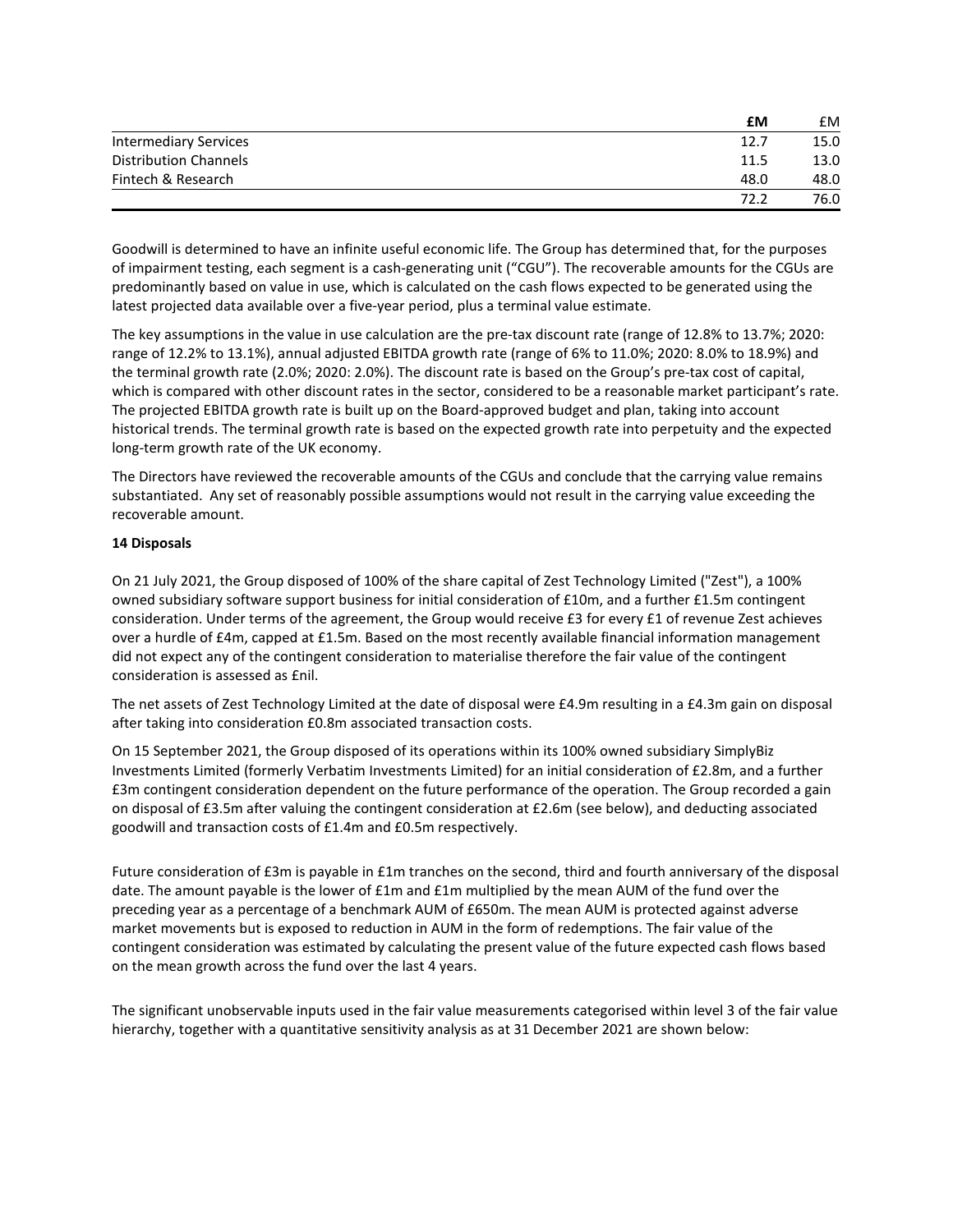| Valuation<br>technique   | Significant unobservable<br>inputs          | Range                         | Sensitivity of inputs to fair value                                       |
|--------------------------|---------------------------------------------|-------------------------------|---------------------------------------------------------------------------|
| Forward pricing<br>model | Discount for counterparty<br>credit risk    | $2021:4% -$<br>5.5% (5%)      | 0.5% increase results in a decrease in fair<br>value of £40k              |
| Forward pricing<br>model | Assumed annual fund net<br>inflows/outflows | 2021:<br>$+10.4m$ per<br>year | A 10% reduction in annual net inflows has a<br>Enil impact on fair value. |

There were no disposals of subsidiaries made in 2020.

# **15 Interest-bearing loans and borrowings**

This note provides information about the contractual terms of the Group's and Company's interest-bearing loans and borrowings.

|                   |      | Group Company  |                                     | Group Company |
|-------------------|------|----------------|-------------------------------------|---------------|
|                   | 31   | 31             | 31                                  | 31            |
|                   |      |                | December December December December |               |
|                   | 2021 | 2021           | 2020                                | 2020          |
|                   | £М   | £M             | £M                                  | £M            |
| <b>Current</b>    |      |                |                                     |               |
| Secured bank loan |      | ۰              |                                     |               |
| Lease liability   | 0.4  | $\blacksquare$ | 0.6                                 |               |
|                   | 0.4  | ۰              | 0.6                                 |               |
| Non-current       |      |                |                                     |               |
| Secured bank loan | 6.8  | 6.8            | 29.7                                | 29.7          |
| Lease liability   | 3.2  | ۰              | 4.5                                 |               |
|                   | 10.0 | 6.8            | 34.2                                | 29.7          |

Changes in liabilities from financing activities:

|                                    | Loans and  |           |
|------------------------------------|------------|-----------|
|                                    | borrowings | Liability |
|                                    | £M         | £M        |
| Balance at 1 January 2020          | 37.7       | 29.7      |
| Cash flows (i)                     | (9.0)      | (1.0)     |
| <b>New leases</b>                  |            | 3.2       |
| Other non-cash changes (i)         | 1.1        | 0.2       |
| At December 2020                   | 29.7       | 5.1       |
| Cash flows (i)                     | (23.5)     | (0.8)     |
| <b>New leases</b>                  |            | 0.3       |
| <b>Disposed leases</b>             |            | (1.1)     |
| Other non-cash changes             | 0.6        | 0.1       |
| <b>Balance at 31 December 2021</b> | 6.8        | 6.8       |

### (i) Cash flows and other non-cash changes

Cash flows on bank loans include £23m net borrowings repaid (2020: £8m net repayment) and interest payments made of £0.5m (2020: 1.0m). Cash flows from lease liabilities include £0.8m of lease payments (2020: £1.0m).

Other non-cash changes on bank loans include interest charges of £0.6m (2020: £1.1m). Other non-cash changes on lease liabilities include interest charges of £0.1m (2020: £0.1m).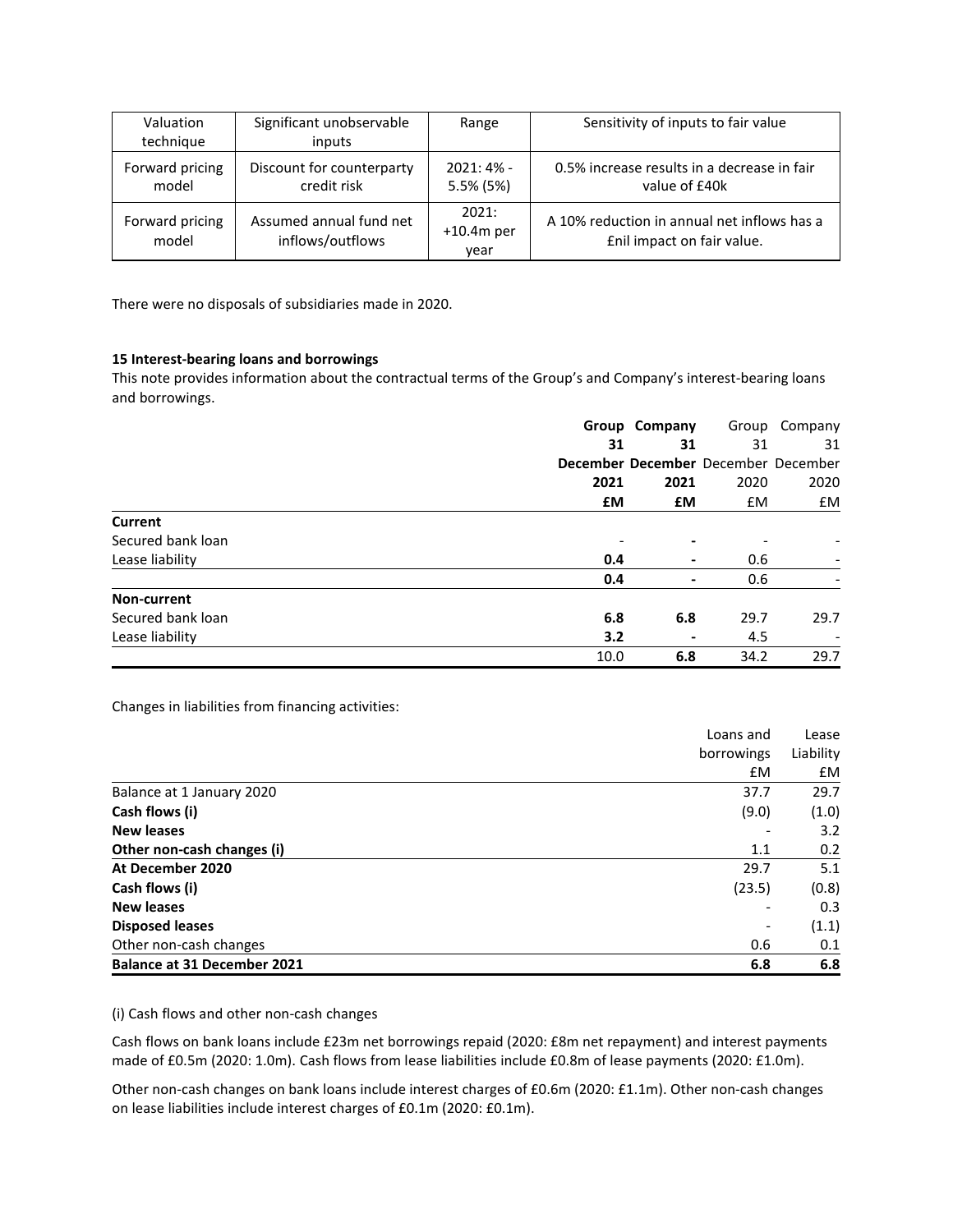# **16 Capital and reserves** *Share capital*

|                                                    | Ordinary    |
|----------------------------------------------------|-------------|
|                                                    | Shares      |
| Number of fully paid shares (nominal value £0.01): |             |
| At 1 January 2020                                  | 96,782,296  |
| Issue of share capital                             | 24,316      |
| At 31 December 2020                                | 96,806,612  |
| Issue of share capital                             | 6,072,218   |
| At 31 December 2021                                | 102,878,830 |

On 11 November 2021, the Company issued 5,232,335 new Ordinary Shares of 1 pence each in the Company ("MIP Shares") following the conversion of Ordinary Shares of SimplyBiz Limited (the "A Shares") as prescribed under the Management Incentive Plan (the "MIP"). The A Shares were subscribed for on IPO and vested and became exercisable from 4 April 2021 in accordance with the rules of the MIP. The remaining 839,883 shares issued during the year relate to the open share option schemes.

|                        | Share   |
|------------------------|---------|
|                        | premium |
|                        | £M      |
| At 1 January 2020      | 64.8    |
| Issue of share capital |         |
| At 31 December 2020    | 64.8    |
| Issue of share capital | 0.8     |
| At 31 December 2021    | 65.6    |

# **17 Share-based payment arrangements**

# **Issued in 2021**

# *Value Builder Plan (Tranche 1)*

On 1 May 2021, the Group established the Value Builder Plan (the "VB Plan") which creates a value pot consisting of a fixed allocation of 100 notional Units. The Units are to be settled at the discretion of the Remuneration Committee ("RemCo") in either Fintel Ordinary Shares or cash, subject to a growth in market capitalisation and a floor of earnings per share ("EPS") growth.

|            | Number    |                                                            | Contractual |
|------------|-----------|------------------------------------------------------------|-------------|
| Grant date | of awards | Vesting conditions life of options                         |             |
| 1 May 2021 | 100       | 3 years' service from grant date, subject to 3 to 10 years |             |
|            |           | achieving a percentage growth in EPS of RPI over           |             |
|            |           | the performance period plus 3%                             |             |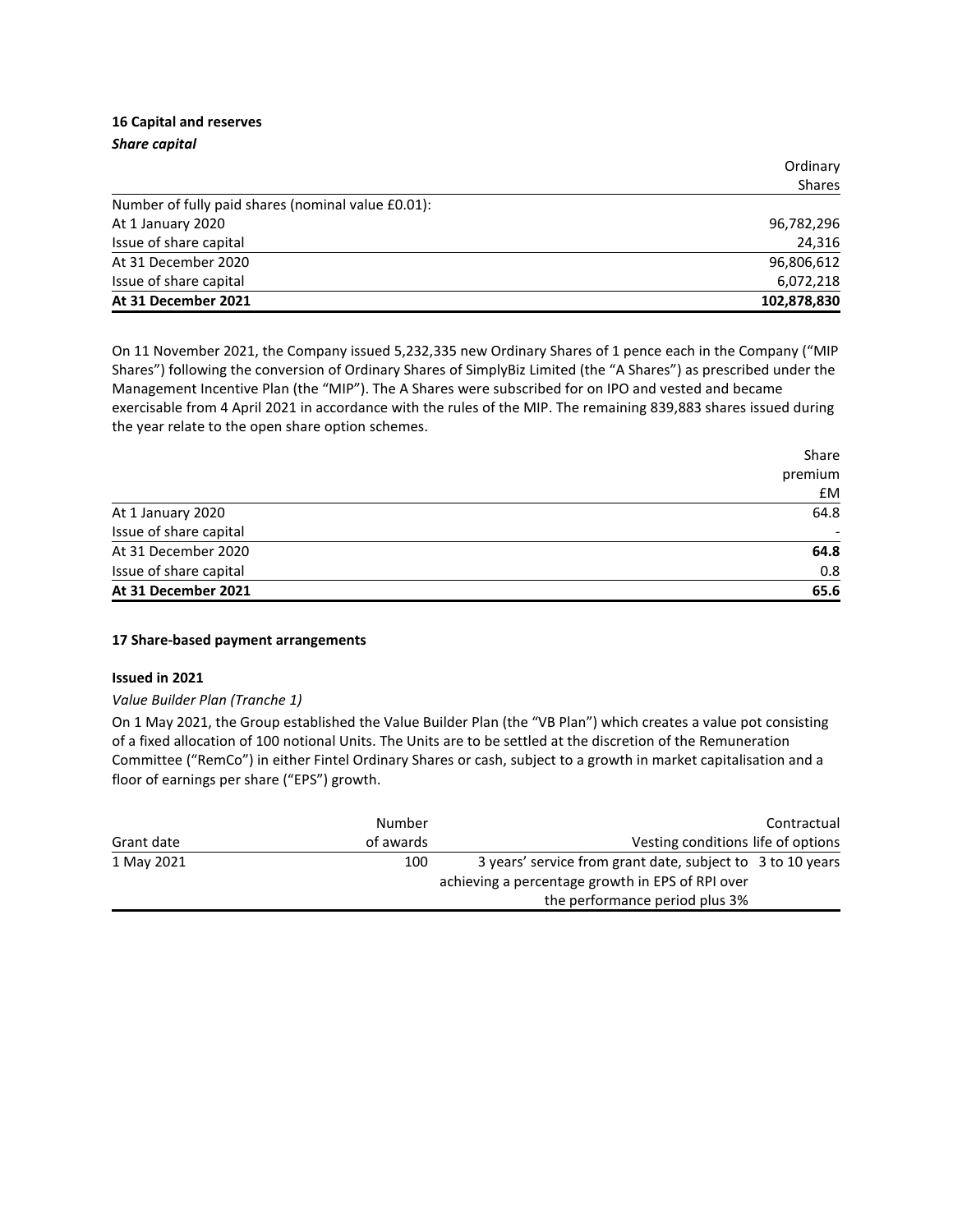The scheme has been accounted for as an equity-settled scheme in line with the Groups expectation of final settlement. The Group has a past practice of settling similar schemes as via equity.

### *Save As You Earn ("SAYE") scheme*

On 26 September 2019, the Group established the 2021 Save As You Earn ("SAYE") scheme and invited all Group employees to enter into a three-year savings contract linked to an option which entitles them to acquire Ordinary Shares in the Company.

293,362 options were issued under the scheme, with an exercise price of £1.76. The fair value of the shares at date of grant (1 July 2021) was £0.84, and the share options are due to vest in three years. Expected volatility, dividends and the risk-free interest rate have been assumed to be consistent with the approved CSOP scheme noted above.

During 2021, 28,027 (2020: 45,393) shares have been forfeited as a result of bad leavers. An assumed retention rate of 75% (2020: 75%) has been applied at 31 December 2021 on the outstanding shares.

The fair value of services received in return for share options granted is based on the fair value of the share options granted. The fair value has been measured using the Monte Carlo model for the VB Plan, and the Black Scholes model for the SAYE scheme. The following inputs were used in the measurement of the fair values at grant date of the share-based payment plans:

|                                                     | <b>SAYE</b> | Value          |
|-----------------------------------------------------|-------------|----------------|
|                                                     | 2021        | <b>Builder</b> |
| Fair value at grant date                            | £0.84       | £37,000        |
| Share price at grant date                           | £2.33       | £2.17          |
| Exercise price                                      | £1.76       | <b>f</b> nil   |
| Expected volatility                                 | 45%         | 45%            |
| Option life (expected weighted average life)        | 3           | 2.42           |
| Expected dividends                                  | 2%          | 2%             |
| Risk-free interest rate (based on government bonds) | 0.18%       | 0.46%          |

### *Reconciliation of outstanding share options*

The number and weighted average exercise prices of share options under the share option programmes were as follows:

|                            | Weighted        |                  | Weighted               |                  |
|----------------------------|-----------------|------------------|------------------------|------------------|
|                            |                 | average          |                        | average          |
|                            |                 | exercise         |                        | exercise         |
|                            | Number of       |                  | <b>price</b> Number of | price            |
|                            |                 | 31               |                        | 31               |
|                            |                 | options December |                        | options December |
|                            | 31              |                  | 31                     |                  |
|                            | <b>December</b> |                  | 2021 December          | 2020             |
|                            | 2021            | £                | 2020                   | £                |
| Outstanding at 1 January   | 1,495,431       |                  | 0.98 1,450,680         | 1.20             |
| Forfeited during the year  | (63, 979)       | 1.65             | (148,095)              | 1.66             |
| Exercised during the year  | (612,032)       | 0.77             | (25, 238)              | 1.70             |
| Granted during the year    | 293,362         | 1.76             | 218,084                | 0.01             |
| Outstanding at 31 December | 1,112,782       |                  | 1.27 1,495,431         | 0.98             |
| Exercisable at 31 December | 524.745         | 0.81             |                        |                  |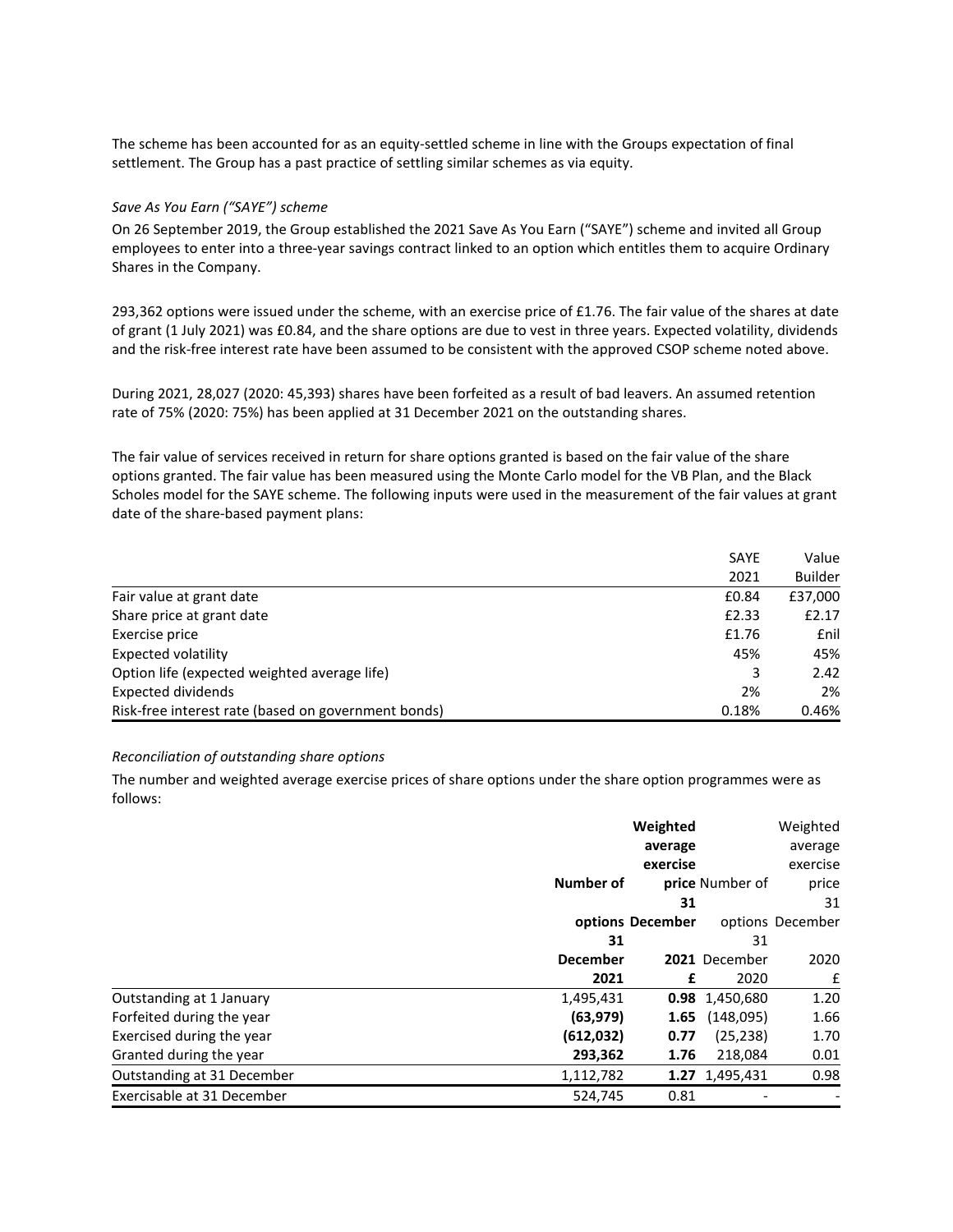The options outstanding at 31 December 2021 had an exercise price in the range of £0.01 to £1.93 (2020: £0.01 to £1.93) and a weighted average contractual life of 2.1 years (2020: 2.6 years).

# **18 Other reserves**

|                                                                |         | Share   |        |
|----------------------------------------------------------------|---------|---------|--------|
|                                                                | Merger  | option  |        |
|                                                                | reserve | reserve | Total  |
| Group                                                          | £M      | £M      | £M     |
| At 1 January 2020                                              | (53.9)  | 1.9     | (52.0) |
| Share option charge                                            |         | 0.9     | 0.9    |
| Deferred tax on share options exceeding profit and loss charge |         | (1.1)   | (1.1)  |
| At 31 December 2020                                            | (53.9)  | 1.7     | (52.2) |
| Share option charge                                            |         | 1.1     | 1.1    |
| Release of share option reserve                                |         | (1.3)   | (1.3)  |
| Tax on share options exceeding profit and loss charge          |         | 0.1     | 0.1    |
| At 31 December 2021                                            | (53.9)  | 1.6     | (52.3) |

|                                 |         | Share   |       |
|---------------------------------|---------|---------|-------|
|                                 | Merger  | option  |       |
|                                 | reserve | reserve | Total |
| Company                         | £M      | £M      | £M    |
| At 1 January 2020               | 7.5     | 0.8     | 8.3   |
| Share option charge             |         | 0.9     | 0.9   |
| At 31 December 2020             | 7.5     | 1.7     | 9.2   |
| Share option charge             |         | 1.1     | 1.1   |
| Release of share option reserve |         | (1.3)   | (1.3) |
| At 31 December 2021             | 7.5     | 1.5     | 9.0   |

# **19 Notes to the cash flow statement**

|                                                      | Year |                   |
|------------------------------------------------------|------|-------------------|
|                                                      |      | ended Year ended  |
|                                                      | 31   | 31                |
|                                                      |      | December December |
|                                                      | 2021 | 2020              |
|                                                      | £М   | £M                |
| Cash flow from operating activities                  |      |                   |
| Profit after taxation                                | 15.6 | 8.2               |
| Add back:                                            |      |                   |
| Finance income                                       |      | (0.1)             |
| Finance cost                                         | 0.7  | 1.3               |
| Taxation                                             | 4.3  | 2.0               |
|                                                      | 20.6 | 11.4              |
| Adjustments for:                                     |      |                   |
| Amortisation of development expenditure and software | 1.5  | 1.1               |
| Depreciation of lease asset                          | 0.6  | 0.8               |
| Depreciation of property, plant and equipment        | 0.3  | 0.3               |
| Amortisation of other intangible assets              | 2.0  | 2.0               |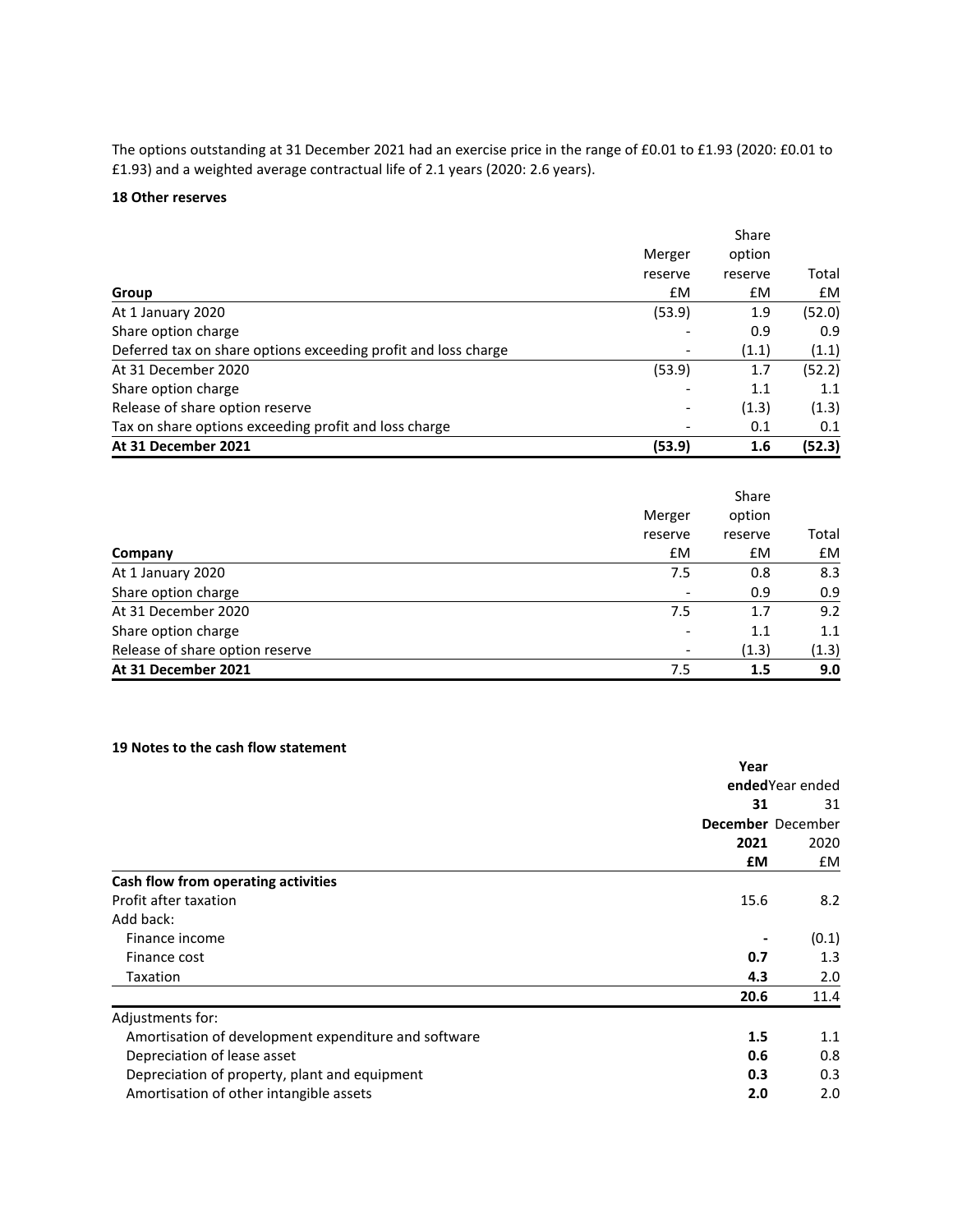| Share option charge                                     | 1.1   | 0.9   |
|---------------------------------------------------------|-------|-------|
| Profit on sale of subsidiary                            | (4.3) |       |
| Profit on sale of operations                            | (3.5) |       |
| Operating cash flow before movements in working capital | 18.3  | 16.5  |
| (Increase)/decrease in receivables                      | (0.6) | 1.6   |
| Increase in trade and other payables                    | 1.2   | 0.9   |
| <b>Cash generated from operations</b>                   | 18.9  | 19.0  |
| Income taxes paid                                       | (1.8) | (2.4) |
| Net cash generated from operating activities            | 17.1  | 16.6  |

Operating costs of an exceptional nature are included in net cash generated from operating activities.

### **20 Disposals**

On 21 July 2021, the Group disposed of 100% of the share capital of Zest Technology Limited ("Zest"), a 100% owned subsidiary software support business for initial consideration of £10m, and a further £1.5m contingent consideration. Under terms of the agreement, the Group would receive £3 for every £1 of revenue Zest achieves over a hurdle of £4m, capped at £1.5m. Based on the most recently available financial information management did not expect any of the contingent consideration to materialise therefore the fair value of the contingent consideration is assessed as £nil.

The net assets of Zest Technology Limited at the date of disposal were as follows:

|                                       | Fair value |
|---------------------------------------|------------|
|                                       | £M         |
| Net assets disposed                   |            |
| Lease asset                           | 1.1        |
| Intangible assets - development costs | 3.1        |
| Trade and other receivables           | 1.0        |
| Corporation tax asset                 | 0.1        |
| Cash and cash equivalents             | 1.1        |
| Trade and other payables              | (1.6)      |
| Deferred revenue                      | (0.9)      |
| Lease liability                       | (1.1)      |
| Deferred tax liability                | (0.3)      |
| Goodwill                              | 2.4        |
| Net assets disposed                   | 4.9        |
| <b>Consideration paid</b>             |            |
| Cash and cash equivalents             | 10.0       |
| Contingent consideration              |            |
| <b>Total consideration</b>            | 10.0       |
| Associated transaction costs          | (0.8)      |
| Gain on disposal                      | 4.3        |

On 15 September 2021, the Group disposed of its operations within its 100% owned subsidiary Simply Biz Investments Limited (formerly Verbatim Investments Limited) for an initial consideration of £2.8m, and a further £3.0m contingent consideration dependent on the future performance of the operation. The Group recorded a